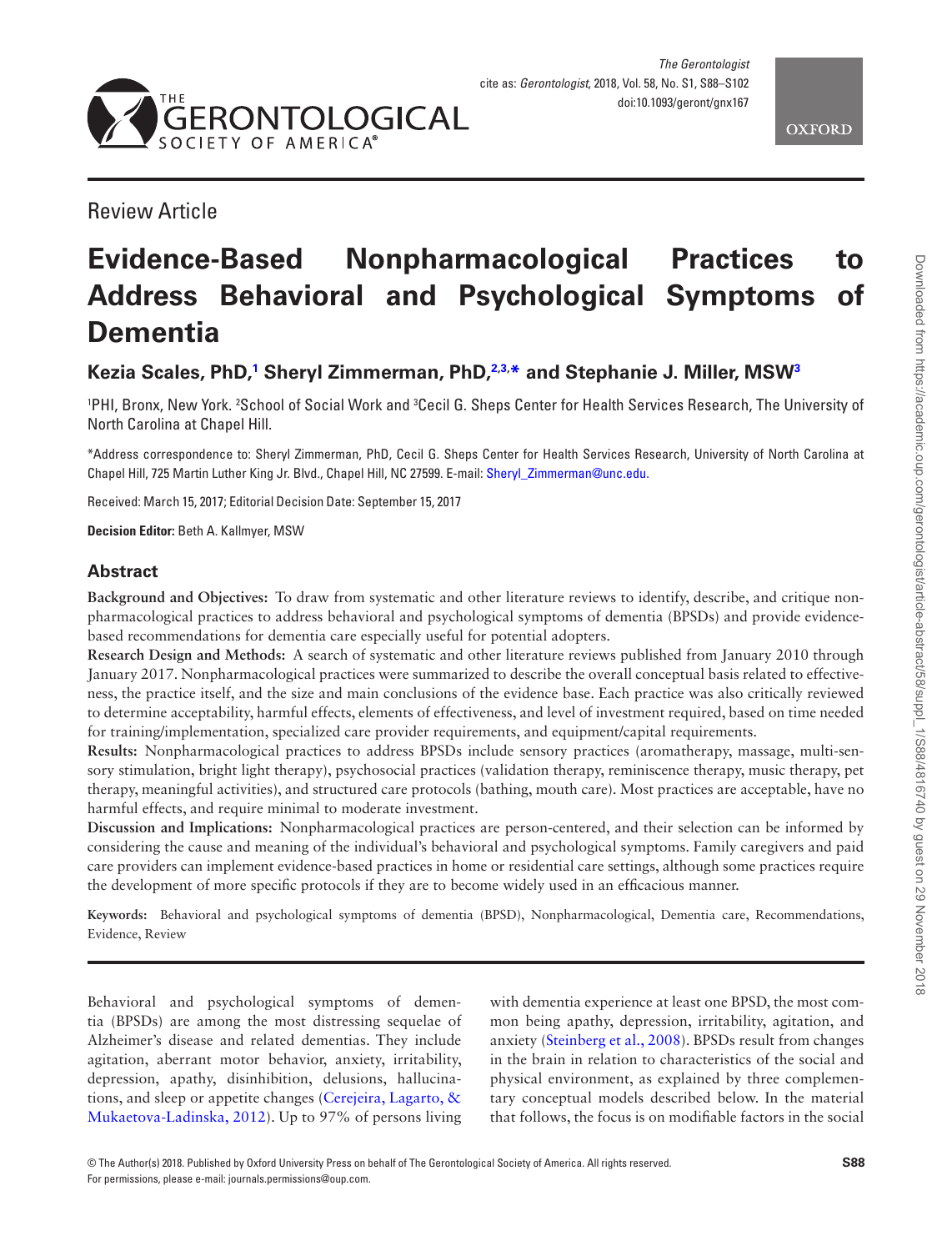and physical environment, which is not to minimize the important role of unmodifiable neurodegeneration associated with dementia ([Kales, Gitlin, & Lyketsos, 2015\)](#page-13-0).

The competence-environmental press framework conceives of BPSDs as reflecting the interplay of cognitive capacity and external environmental stressors; simply stated, environmental forces influence ("press" on) an individual's psychological state and evoke a behavioral response ([Lawton & Nahemow, 1973\)](#page-13-1). For example, when confronted with bath water that is an uncomfortable temperature, a person living with dementia may strike out rather than convey discomfort through words. The progressively lowered stress threshold model expands the concept of press. It suggests that environmental antecedents produce stress, which is met by a coping response that is compromised by the progressive impact of dementia; BPSDs emerge as environmental demands exceed stress-tolerance or coping thresholds ([Hall & Buckwalter, 1987\)](#page-12-0). A behavioral example explained by this model is an individual who becomes agitated in response to an environment made noisy through overhead speakers and persistent talk.

The needs-driven dementia-compromised behavior model conceives of BPSDs as an attempt to communicate an unmet need; they reflect a response to antecedent environmental or social stimuli based on person-specific characteristics such as personality and cognitive and functional status ([Algase](#page-11-1)  [et al., 1996\)](#page-11-1). Within this framework, BPSDs are considered meaningful expressions, ranging from disengagement (e.g., apathy) to mild discomfort (e.g., pacing) to urgent need (e.g., physical aggression). As an example, a person living with dementia who "wanders" may be communicating the need to leave a situation that is causing mild anxiety. If the need is not addressed, symptoms will persist and may become more severe ([Kovach, Noonan, Schlidt, & Wells, 2005](#page-13-2)), perhaps escalating from wandering to exit seeking.

Understanding the triggers of BPSDs has allowed for the development and testing of social and environmental practices (i.e., interventions or treatments) to reduce or eliminate those symptoms. Such practices are especially desirable given that antipsychotic and other psychotropic medications are generally contraindicated for the treatment of BPSDs; not only is there is limited evidence of benefit ([Sink, Holden, & Yaffe, 2005](#page-14-1)), but the use of antipsychotic medications to treat this population is associated with higher risk of myocardial infarction [\(Pariente et al., 2012](#page-13-3)), stroke ([Douglas & Smeeth, 2008](#page-12-1)), and mortality [\(Kales](#page-12-2)  [et al., 2012](#page-12-2)). In fact, regulations state that antipsychotic medications should be considered to treat BPSDs only in instances when the symptoms present a danger, and only after "medical, physical, functional, psychological, emotional, psychiatric, social and environmental causes have been identified and addressed" ([CMS, 2013](#page-11-2)). Similarly, physical restraints are contraindicated to address BPSDs, as they can result in injury and negatively affect cognition, mood, and opportunities for social interaction [\(Scherder,](#page-14-2)  [Bogen, Eggermont, Hamers, & Swaab, 2010\)](#page-14-2).

It is recommended that practices to address BPSDs build from broader dementia care principles, which include simplifying tasks (breaking each task into simple steps, using verbal and/or tactile prompts); communicating clearly and calmly and allowing sufficient time for the individual's response; aligning activities with the individual's preference and capacity and providing support as needed; and engaging with the individual in a simplified environment that is free from clutter and distractions, using visual cues for orientation [\(Gitlin, Kales, & Lyketsos, 2012](#page-12-2)). Family caregivers and formal care providers of people living with dementia often need education/training about these principles, as well as how to recognize BPSDs, their triggers, and strategies to alleviate them [\(Spector, Orrell, & Goyder, 2013\)](#page-14-3).

To date, a number of systematic and literature reviews have identified evidence-based nonpharmacological practices to address BPSDs. Consistent with the conceptual approaches described above, these reviews have highlighted the utility of identifying characteristics of the social and physical environment that trigger or exacerbate BPSDs. However, not all reviews have focused specifically on outcomes related to BPSDs (e.g., one systematic review examined "health outcomes" that included BPSDs; [Zimmerman](#page-14-4)  [et al., 2013\)](#page-14-4) and others have been specific to settings of care (e.g., a Cochrane review of dementia special care units; [Lai,](#page-13-4)  [Yeung, Mok, & Chi, 2009\)](#page-13-4). Furthermore, few of the reviews present and summarize the conceptual underpinnings of the individual practices, which is important information for considering when, why, and for whom a practice may be effective. Furthermore, there has been limited attention to the investment required for each practice, in terms of time requirements (such as for training and implementation), the need for specialized care providers, and equipment and capital resource requirements, all of which are important in the context of crafting recommendations for dementia care.

Therefore, the intent of this article is to serve as an applied review of the literature that summarizes evidence-based nonpharmacological practices to address BPSDs, describes the practices in some detail, critiques them in terms of their investment requirements, and derives related recommendations for dementia care. Other reviews have not typically provided information to help potential users understand the conceptual basis underlying practices or the time investment necessary to implement them; consequently, this article is unique in its relevance for potential adopters.

#### **Design and Methods**

To identify evidence-based nonpharmacological practices to address BPSDs, a search of systematic and other literature reviews published in English from January 2010 through January 2017 was conducted. The 2010 start date focused this review on the most up-to-date assessments of a body of literature that has been growing for several decades; the majority of reviews have been published since 2010, but most cover evidence published since 1990 or earlier. Search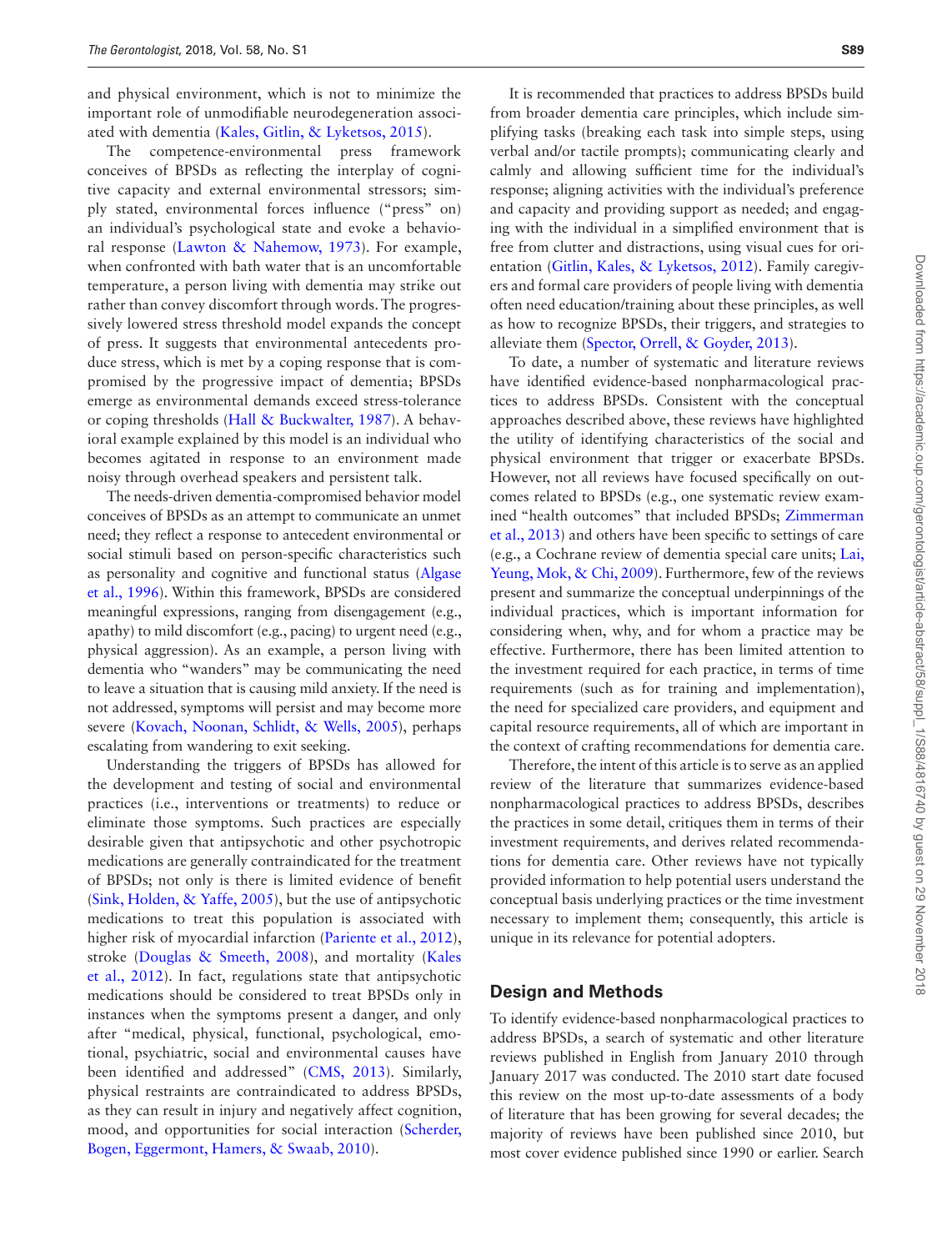terms included "systematic (or literature) review," "dementia (or Alzheimer's disease)," "behavioral and psychological symptoms of dementia" (and synonyms), and "interventions" (and related terms). Search databases included PubMed, CINAHL, PsycINFO, AgeLine, and Cochrane. As needed, articles identified from the reference lists of the reviews were themselves reviewed for clarification or more information; additionally, so as to be inclusive, a small number of individual studies on BPSD practices that were identified during the search but not yet evaluated in systematic reviews were included in this review and synthesis. Review articles that addressed the experiences and outcomes of caregivers themselves were not included, although we recognize the essential link to the experiences and outcomes of the person living with dementia ([Gitlin, Marx, Stanley, & Hodgson, 2015](#page-12-3)). As a literature review and synthesis, this article presents evidence that has already been evaluated using a priori inclusion criteria and standards of rigor rather than replicating existing systematic review efforts. It does not evaluate the qualities of the reviews themselves, but it is important to note that they all met the standards of peer review.

The identified BPSD practices were summarized to describe the overall conceptual basis of each practice, the practice itself, and related evidence. Then, the evidence base for each practice was critically reviewed by the authors to determine apparent/likely acceptability to participants, reported/potential harmful effects, potential elements of effectiveness, and investment required. As the included reviews used different criteria to search and evaluate the strength of the evidence, the intention in this article was to broadly summarize the findings across the reviews for potential adopters rather than specifically quantify the number of Level I, Level II, and Level III studies on each practice. Thus, the size of the evidence base for each practice was heuristically characterized as small (when the systematic reviews that were summarized in this review tended to identify fewer than five studies meeting inclusion criteria and supporting the BPSD practice in question), moderate (5–10 studies), or large (more than 10 studies); to note, these categories served as a general guide for summarizing the extent of the evidence rather than precise

quantifications. The main conclusions from the evidence were characterized as positive (if positive effects were reported across the reviews), mixed (if negative effects were also identified), or preliminary (if the evidence base was too small to evaluate). Investment was rated as low, moderate, or high, in relation to time needed for training and implementation, specialized care provider requirements, and equipment or capital requirements, based on an adaptation of an existing framework. As shown in [Table 1](#page-2-0), low investment requires <2 hr of training and <15 min to implement, no specialized care provider requirements, and material purchases <\$100 with no environmental modification; high investment requires >4 hr of training and >60 min to implement, a specialized care provider, and material purchases >\$500 with ongoing cost >\$100/month and extensive environmental modification; and moderate involvement lies between the two extremes for all categories [\(Seitz et al., 2012\)](#page-14-5). Overall, the literature itself did not quantify the investment required of each practice, so the authors used their judgment based on these criteria.

The Results section presents the practices, conceptual basis, evidence, and implementation; [Tables 2](#page-3-0)–[4](#page-5-0) provide additional details regarding evidence.

#### **Results**

From the database search, 197 articles reporting evidencebased nonpharmacological practices to treat BPSDs were reviewed, and 14 single articles were also reviewed for their detail on particular practices. The practices that were identified have been classified here in three overarching categories: sensory practices (aromatherapy, massage, multisensory stimulation, and bright light therapy), psychosocial practices (validation therapy, reminiscence therapy, music therapy, pet therapy, and meaningful activities), and structured care protocols (bathing and mouth care).

#### Sensory Practices

Normal aging is associated with gradual decline across the five senses—visual, auditory, kinesthetic, olfactory, and

|                                | Low investment                                                                          | Moderate investment                                                                           | High investment                                                                                    |
|--------------------------------|-----------------------------------------------------------------------------------------|-----------------------------------------------------------------------------------------------|----------------------------------------------------------------------------------------------------|
| Time required for training and | $<$ 1 hr of training                                                                    | 1–4 hr of training                                                                            | >4 hr of training                                                                                  |
| implementation                 | $<$ 15 min to implement                                                                 | 15-60 min to implement                                                                        | $>60$ min to implement                                                                             |
| Specialized care provider      | None                                                                                    | Implemented by usual care provider but                                                        | Not implemented by usual                                                                           |
| requirements                   |                                                                                         | requires specialized knowledge                                                                | care provider                                                                                      |
| Equipment or capital resources | Material purchase<br>$\leq$ \$100 with no ongoing cost<br>No environmental modification | Material purchase \$100-\$500<br>Ongoing cost <\$100/month<br>Some environmental modification | Material purchase > \$500<br>Ongoing cost > \$100/month<br>Extensive environmental<br>modification |

<span id="page-2-0"></span>**Table 1.** Criteria to Rate Investment Required for Nonpharmacological Practices to Treat BPSDs

*Note:* BPSDs = behavioral and psychological symptoms of dementia.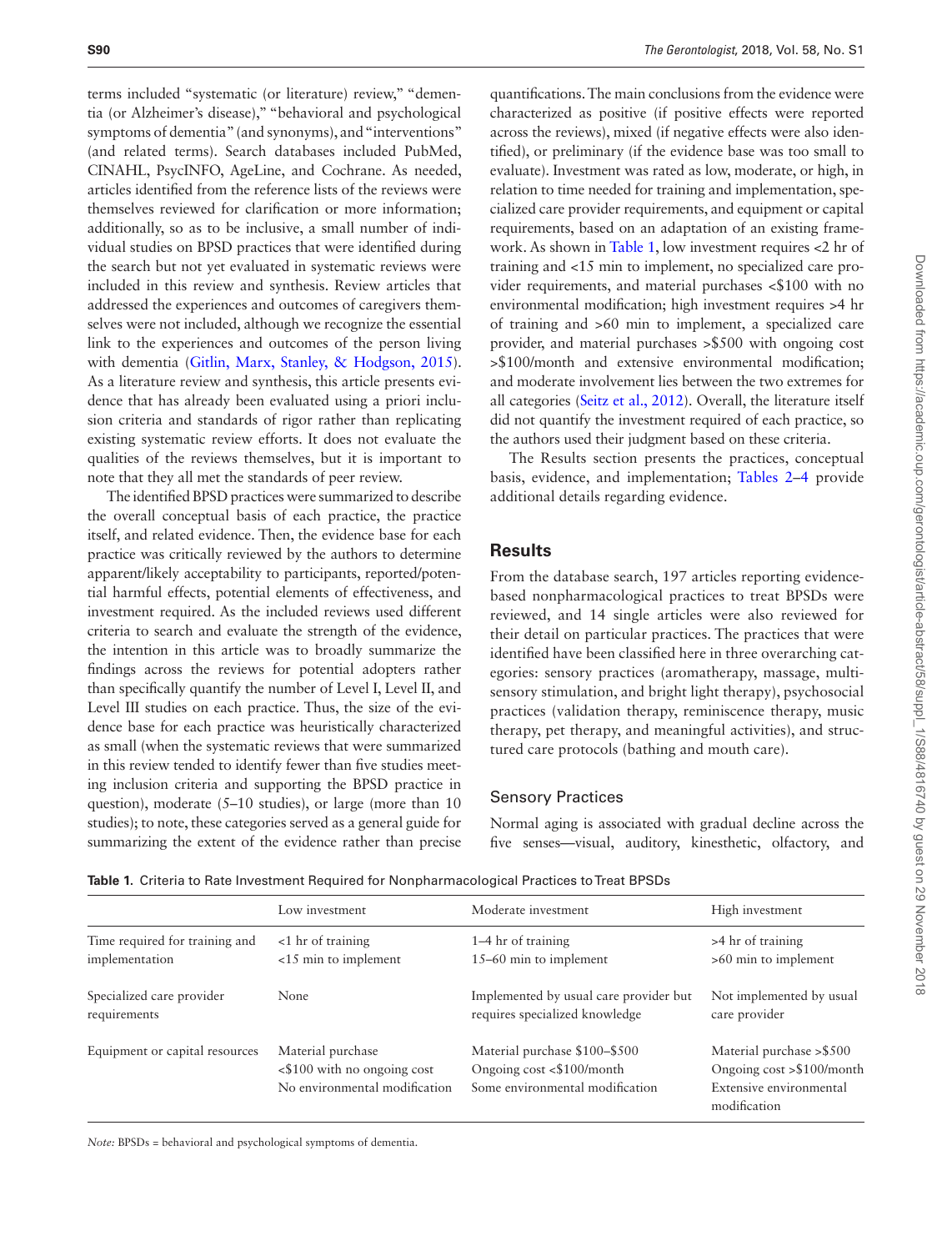#### <span id="page-3-0"></span>**Table 2.** Sensory Practices

| Practice                 | Description                                                                                                                                                                                                   | Summary of evidence                                                                                                                                                                                                                                                                           | Assessment of implementation and<br>investment                                                                                                                                                                                                                                                                                      |
|--------------------------|---------------------------------------------------------------------------------------------------------------------------------------------------------------------------------------------------------------|-----------------------------------------------------------------------------------------------------------------------------------------------------------------------------------------------------------------------------------------------------------------------------------------------|-------------------------------------------------------------------------------------------------------------------------------------------------------------------------------------------------------------------------------------------------------------------------------------------------------------------------------------|
| Aromatherapy             | Administration of scented<br>oils (e.g., lavender or<br>lemon balm), via diffusion,<br>patches, or skin cream, to<br>induce calm and positive<br>affect.                                                      | Moderate evidence base<br>Evidence is mixed; indicates<br>positive effect on agitation<br>More high-quality research<br>required, using consistent<br>implementation protocols and<br>outcome measures                                                                                        | Well accepted by participants<br>No known harmful effects<br>Autonomic nervous system regulation<br>and social/physical contact may be<br>key elements of effectiveness<br>Low investment (minimal time, usual<br>caregiver, modest resources)                                                                                      |
| Massage                  | Tactile or therapeutic<br>touch applied to back,<br>shoulders, necks, hands,<br>or feet by qualified<br>massage therapist or by<br>trained staff or family<br>members, to induce calm<br>and positive affect. | Small evidence base<br>Evidence indicates positive effects<br>on agitation, aggression, anxiety,<br>depression, disruptive vocalizations<br>More high-quality research<br>required, using consistent<br>implementation protocols and<br>outcome measures and conducted<br>with larger samples | Well accepted by participants<br>No known harmful effects, although<br>individual preference regarding<br>physical touch should be assessed and<br>honored<br>Physiological response and social/<br>physical contact may be key elements<br>of effectiveness<br>Low investment (minimal time, usual<br>caregiver, modest resources) |
| Multisensory stimulation | Stimulation of multiple<br>senses through a<br>combination of light<br>effects, calming sounds,<br>smells, and/or tactile<br>stimulation, to overcome<br>apathy or induce calm.                               | Large evidence base<br>Evidence indicates positive<br>effects on agitation, anxiety, apathy,<br>depression<br>More high-quality research<br>required, using consistent<br>implementation protocols and<br>outcome measures and conducted<br>with larger samples                               | Well accepted by participants<br>No known harmful effects<br>Social contact may be key element<br>of effectiveness<br>Moderate investment (moderate<br>time, usual caregiver, moderate<br>resources)                                                                                                                                |
| Bright light therapy     | Exposure to simulated or<br>natural lighting designed<br>to help promote<br>synchronization of circadian<br>rhythms with environmental<br>light-dark cycles.                                                  | Moderate evidence base<br>Evidence is mixed, showing both<br>positive and negative effects<br>More high-quality research<br>required, especially with natural<br>lighting                                                                                                                     | Degree of acceptance varies by light<br>source<br>Some potential for harmful effects<br>Change to circadian rhythm may be<br>key element of effectiveness<br>Moderate investment (moderate time,<br>usual caregiver, low or moderate<br>resources)                                                                                  |

gustatory—which can lead to loss of independence, social isolation, disorientation and confusion, safety risks, and other adverse outcomes ([Raina, Wong, & Massfeller, 2004](#page-14-6); [Schneider et al., 2011\)](#page-14-7). Sensory change is also specifically associated with cognitive impairment, although the nature and degree of this association is still under investigation ([Behrman, Chouliaras, & Ebmeier, 2014](#page-11-3)). Older persons living with dementia are therefore particularly vulnerable to sensory deficits, which can reduce their capacity to interpret and manage the demands of their environment (consistent with the progressively lowered stress threshold model described in the Introduction). An individual who has trouble seeing, for example, may be easily startled and distressed by noises that are not clearly identifiable, leading to anxiety or agitation.

Sensory practices comprise a range of techniques for correcting sensory imbalances, increasing alertness, reducing anxiety and agitation, and enhancing quality of life ([Fitzsimmons, Barba, & Stump, 2014](#page-12-4); [Strøm, Ytrehus, &](#page-14-8)  [Grov, 2016\)](#page-14-8). Prominent among these tested techniques are aromatherapy, massage, multisensory stimulation (MSS), and bright light therapy. It is recommended that sensory practices are supported by basic care practices that help minimize confusion and enhance orientation, such as ensuring that individuals have functional hearing aids and eyeglasses, and that the care environment is well-lit and easily navigable (Behrman et al., 2014); together, these practices can help individuals better tolerate the press from their environment.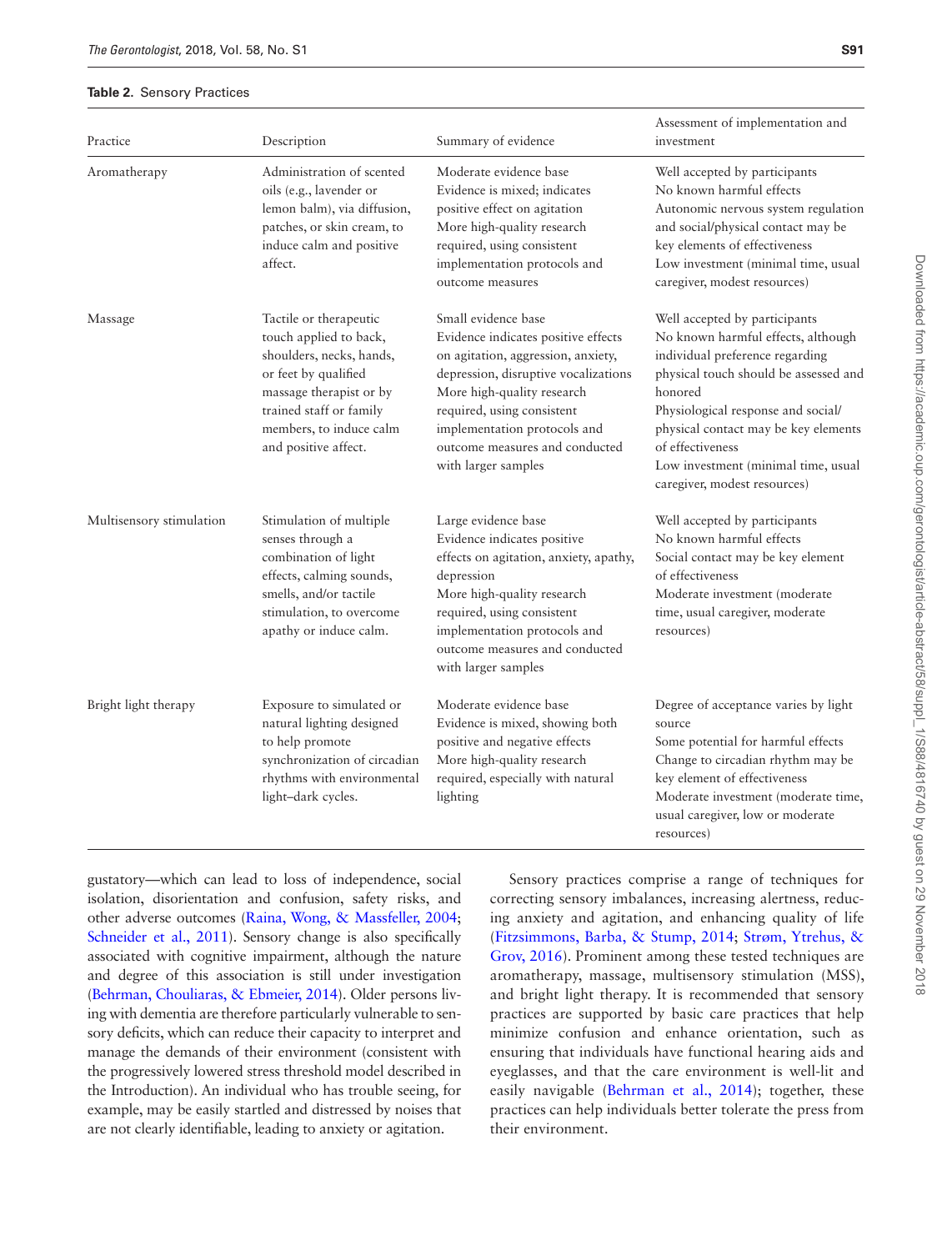| Practice                 | Description                                                                                                                                                                            | Evidence                                                                                                                                                                                                                                                                                                                                                                   | Assessment of implementation and investment                                                                                                                                                                                                                                                                                                                                                                                            |
|--------------------------|----------------------------------------------------------------------------------------------------------------------------------------------------------------------------------------|----------------------------------------------------------------------------------------------------------------------------------------------------------------------------------------------------------------------------------------------------------------------------------------------------------------------------------------------------------------------------|----------------------------------------------------------------------------------------------------------------------------------------------------------------------------------------------------------------------------------------------------------------------------------------------------------------------------------------------------------------------------------------------------------------------------------------|
| Validation<br>therapy    | Individual or group<br>practice designed to<br>validate the perceived<br>reality and emotional<br>experience of the<br>individual.                                                     | Small evidence base<br>Evidence is mixed; some evidence of<br>positive effects on agitation, apathy,<br>irritability, night-time disturbance<br>More high-quality research required<br>on the specific effects on BPSDs                                                                                                                                                    | Well accepted by participants<br>No known harmful effects, although care<br>providers should ensure that negative emotions are<br>not exacerbated through validation<br>Alleviating negative feelings and enhancing<br>positive feelings may be key elements of<br>effectiveness<br>Low investment (minimal time, usual caregiver,<br>modest resources)                                                                                |
| Reminiscence<br>therapy  | Individual or group<br>practice designed to<br>induce positive affect<br>through a focus on<br>happy memories,<br>often using<br>photographs or other<br>prompts.                      | Moderate evidence base<br>Evidence indicates positive<br>effects on mood, depressive symptoms<br>More high-quality research required<br>on the specific effects on BPSDs                                                                                                                                                                                                   | Well accepted by participants<br>No known harmful effects, although care<br>providers should help focus reminiscence on<br>positive memories<br>Increasing well-being and providing pleasure and<br>cognitive stimulation may be key elements of<br>effectiveness<br>Moderate investment (moderate time, usual or<br>special caregiver, modest resources)                                                                              |
| Music therapy            | Receptive or<br>participatory<br>activities designed<br>to promote<br>well-being, foster<br>sociability, create<br>familiarity, and<br>reduce anxiety.                                 | Moderate evidence base<br>Evidence indicates positive<br>effects on a range of BPSDs, including<br>anxiety, agitation, and apathy,<br>particularly with personalized music<br>practices<br>More high-quality research<br>with larger samples required                                                                                                                      | Degree of acceptance varies by participant's<br>preference for music<br>No known harmful effects<br>Promoting well-being and sociability, aiding<br>reminiscence, reducing anxiety/stress, and<br>providing distraction may be key elements of<br>effectiveness<br>Moderate investment (moderate time, usual or<br>special caregiver, modest resources)                                                                                |
| Pet therapy              | Structured or<br>unstructured time<br>with animals,<br>primarily dogs, to<br>promote well-being,<br>socialization and<br>emotional support,<br>and sensory<br>stimulation.             | Small evidence base<br>Evidence is preliminary, with some<br>evidence of positive effects on<br>agitation, apathy, disruptive behavior<br>Stuffed or robotic pets may be an<br>effective substitute for live animals<br>More high-quality research<br>with larger samples and consistent<br>implementation protocols required                                              | Degree of acceptance varies by participant's<br>preference for contact with animals<br>Negative outcomes may include allergic reactions,<br>hygiene concerns, or anxiety/agitation<br>Socialization/bonding, emotional support, and<br>sensory stimulation may be key elements of<br>effectiveness<br>Low to moderate investment (minimal to<br>moderate time, usual or special caregiver, modest<br>to moderate resources)            |
| Meaningful<br>activities | Provision of activities<br>designed to enhance<br>quality of life through<br>engagement, social<br>interaction, and<br>opportunities for<br>self-expression and<br>self-determination. | Moderate evidence base<br>Evidence is mixed, but shows some<br>positive effects on agitation; larger<br>effect sizes for activities that are<br>individually tailored<br>Some evidence for positive<br>effect of physical exercise activities<br>on agitation and depressive symptoms<br>More high-quality research<br>with larger samples and longer<br>duration required | Degree of acceptance varies by appropriateness of<br>activity<br>No known harmful effects, except for expected<br>risks associated with physical engagement in<br>activities<br>Enhancing quality of life, social interaction,<br>and opportunities for self-expression and self-<br>determination may be key elements of effectiveness<br>Low to moderate investment (moderate time,<br>usual or special caregiver, modest resources) |

**Table 3.** Psychosocial Practices

*Note:* BPSDs = behavioral and psychological symptoms of dementia.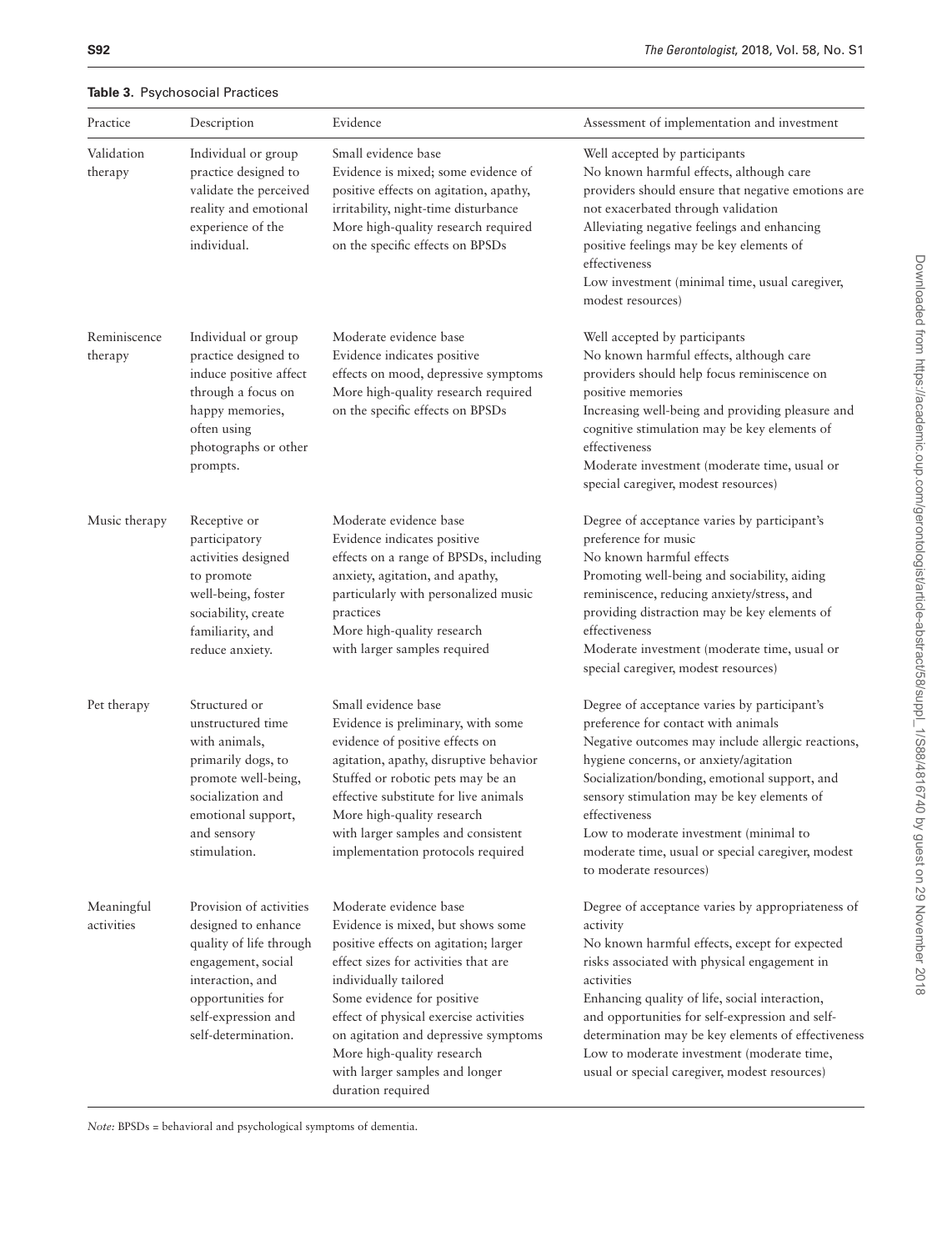#### <span id="page-5-0"></span>**Table 4.** Structured Care Protocols

| Practice   | Description                                                                                                                                                    | Evidence                                                                                                                                                                                                                   | Assessment of implementation and<br>investment                                                                                                                                                                   |
|------------|----------------------------------------------------------------------------------------------------------------------------------------------------------------|----------------------------------------------------------------------------------------------------------------------------------------------------------------------------------------------------------------------------|------------------------------------------------------------------------------------------------------------------------------------------------------------------------------------------------------------------|
| Mouth care | Structured protocols for providing<br>mouth care that include<br>person-centered communication<br>and interaction strategies<br>as well as technical skills.   | Small evidence base<br>Evidence is preliminary; one study<br>found positive effects on care-resistant<br>behaviors<br>More high-quality research required                                                                  | Well accepted by participants<br>No known harmful effects<br>Reducing threat, anxiety, fear, and pain<br>may be key elements of effectiveness<br>Low investment (low time, usual caregiver,<br>modest resources) |
| Bathing    | Structured protocols for providing<br>bathing care that include<br>person-centered communication<br>and interaction strategies<br>as well as technical skills. | Small evidence base<br>Evidence indicates positive effects on<br>agitation, aggression, irritability, anxiety<br>More high-quality research required,<br>using consistent implementation<br>protocols and outcome measures | Well accepted by participants<br>No known harmful effects<br>Reducing fear and pain may be key ele-<br>ments of effectiveness<br>Low investment (low time, usual caregiver,<br>modest resources)                 |

### **Aromatherapy**

Aromatherapy is based on the long-standing practice of using scented oils, such as lavender or Melissa oil (lemon balm), to "regulate body activities by control and activation of the autonomic nervous system and the neuroendocrine system" ([Press-Sandler, Freud, Volkov, Peleg, &](#page-14-9)  [Press, 2016\)](#page-14-9). Given the link between smell and memory, the scent of essential oils (aromatic compounds found in seeds, bark, stems, roots, flowers, and other plant parts) can potentially improve an individual's mood if linked to positive memories; even as olfaction decreases, however, essential oils may have a direct effect on the brain ([Behrman et al., 2014](#page-11-3)).

A number of studies have tested the efficacy of aromatherapy for agitation and aggression in dementia. In these studies, the practice has been administered using room diffusion, sachets, a patch, or skin cream; and dosage has ranged from 3 min to 24 hr for a period of 2–360 days ([Strøm et al., 2016](#page-14-8)). Recent reviews of the moderate evidence base for aromatherapy in dementia have found mixed results [\(Forrester et al., 2014](#page-12-5); [Livingston et al.,](#page-13-5)  [2014](#page-13-5); [Press-Sandler et al., 2016;](#page-14-9) [Strøm et al., 2016\)](#page-14-8). For example, one descriptive analysis of randomized controlled trials concluded that applying oil closer to the olfactory system was associated with positive outcomes, whereas the type of oil or duration of treatment made no explanatory difference [\(Press-Sandler et al., 2016](#page-14-9)). A different review of practices for agitation in nursing homes [\(Livingston et al.,](#page-13-5)  [2014](#page-13-5)) found that aromatherapy has not been effective when assessors are masked to the treatment.

Despite the need for more large-scale efficacy trials, current evidence indicates that aromatherapy is well accepted by participants with no harmful effects. Social and physical contact may be a key therapeutic element in aromatherapy practices, such as when scents are provided through the application of a hand cream ([Ballard, O'Brien, Reichelt,](#page-11-4)  [& Perry, 2002\)](#page-11-4). Our review of aromatherapy suggests that required investment is low, given minimal time needed for learning and implementation, no need for a specialized care provider, and modest resource requirements.

#### **Massage**

As a nonverbal means of communication or connection, massage may help offset the social isolation that triggers negative affect and related behaviors [\(Behrman et al., 2014](#page-11-3)). Through tactile connection, a person living with dementia may feel comforted and cared about, especially in residential care environments where touch tends to be instrumental and task specific ([Gleeson & Timmins, 2004](#page-12-6)); by the same token, massage may help familiarize the person with his/her care provider and thereby reduce resistance to personal care ([Fitzsimmons et al., 2014\)](#page-12-4). Touch may also incur a physiological response, for example a sense of reassurance or calm mediated by the production of oxytocin, and meaningful sensory stimulation may help counteract cognitive decline ([Hansen, Jorgensen, & Ortenblad, 2006\)](#page-12-7).

Massage may be applied to different parts of the body, including back, shoulders, neck, hands, or lower legs and feet, using slow or large strokes, rubbing or kneading, noncontact therapeutic touch, or acupressure [\(Hansen et al.,](#page-12-7)  [2006](#page-12-7)). A small evidence base shows positive results for the effectiveness of massage in helping reduce agitation, aggression, stress, anxiety, depression, and disruptive vocalizations in the immediate or short term [\(Kales et al., 2015](#page-13-0); [Moyle, Murfield, O'Dwyer, & Van Wyk, 2013](#page-13-6); [Randall](#page-14-10)  [& Clissett, 2016;](#page-14-10) [Staedtler & Nunez, 2015](#page-14-11); [Strøm et al.,](#page-14-8)  [2016](#page-14-8); [Hansen, Jorgensen, & Ortenblad, 2006](#page-12-7)).

Massage appears to be well accepted by participants; it is recommended that individual preference be assessed, however, as the increased stimulation may increase agitation [\(O'Neil et al., 2011](#page-13-7)). Our review suggests that minimal investment is required to implement massage practices (minimal time demands, no need for a specialized care provider, and few capital resources). However, the diversity of massage techniques and outcomes suggests that development of specific protocols would be beneficial to enhance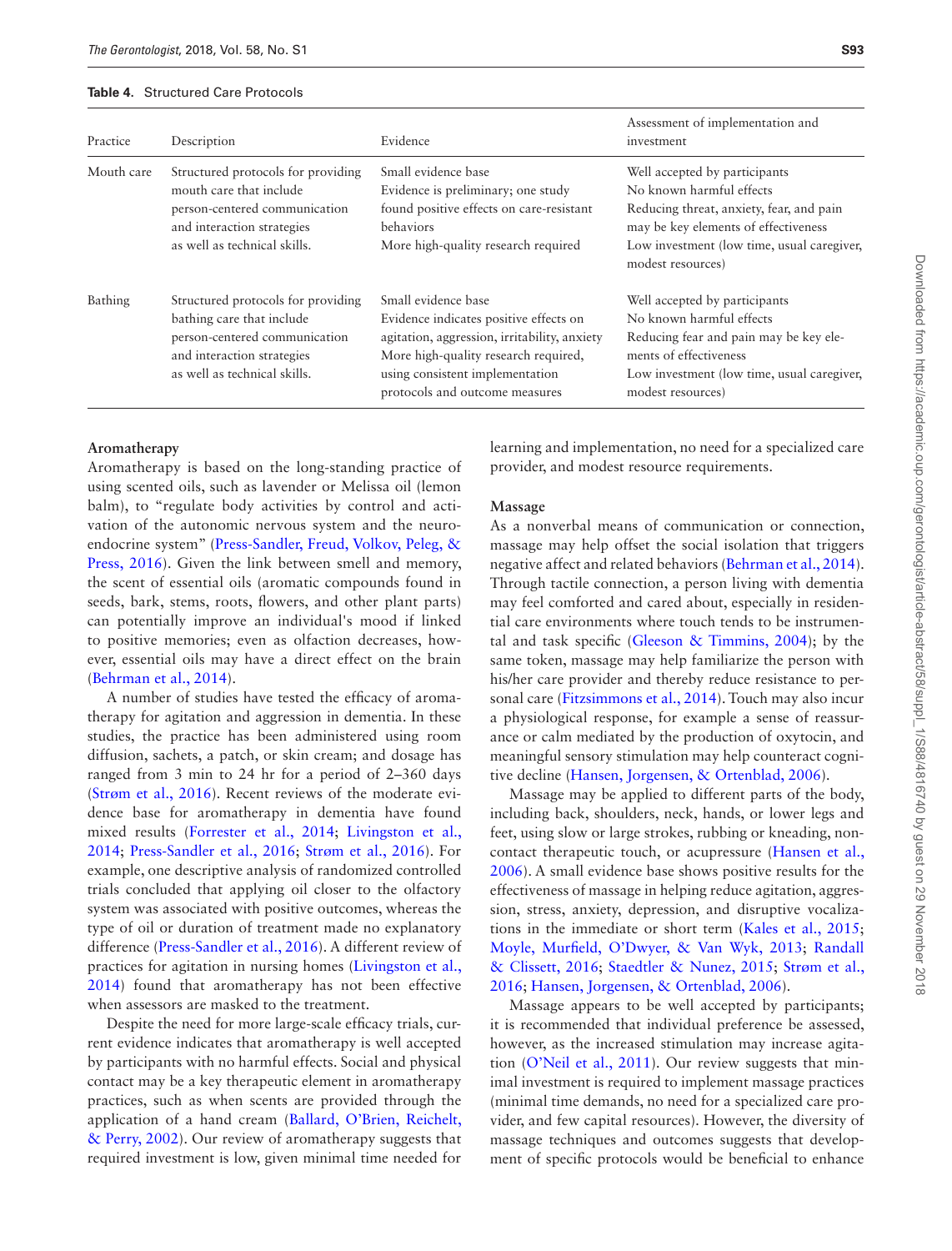the consistent application and effectiveness of touch-based practices [\(Moyle et al., 2013\)](#page-13-6). Web-based training modules may be especially beneficial in this regard [\(Tuohy, Graham,](#page-14-12)  [Johnson, Tuohy, & Burke, 2015\)](#page-14-12).

#### **Multisensory Stimulation**

Originating in the learning disabilities field ([Burns, Cox,](#page-11-5)  [& Plant, 2000\)](#page-11-5), MSS is designed to provide "a stress-free, entertaining environment both to stimulate and to relax" ([Sánchez, Millán-Calenti, Lorenzo-López, & Maseda,](#page-14-13)  [2013](#page-14-13), p. 7), which does not require cognitive processing or short-term memory ([Behrman et al., 2014](#page-11-3)). Because MSS environments are designed to be explored by the individual in his/her own way, MSS is also intended to promote control and autonomy, which may otherwise be denied to persons living with dementia.

MSS involves the stimulation of multiple senses through a combination of light effects, calming sounds, smells, and/or tactile stimulation [\(Sánchez et al., 2013](#page-14-13)). Practices have ranged from three sessions (in total) to daily sessions over 15 months, averaging 30 min/session. A leading example of MSS is Snoezelen, a model that includes music, aroma, bubbles, fiberoptic sprays, and projected images ([O'Connor, Ames, Gardner, & King, 2009](#page-13-8)). Other MSS approaches include sensory gardens [\(Goto, Kamal, Puzio,](#page-12-8)  [Kobylarz, & Herrup, 2014\)](#page-12-8) and the incorporation of sensory stimulation into daily care routines ([Van Weert, van](#page-14-14)  [Dulmen, Spreeuwenberg, Ribbe, & Bensing, 2005;](#page-14-14) [Whall](#page-14-15)  [et al., 1997\)](#page-14-15). From the large but diverse body of research on MSS practices, there is positive evidence for the effects of MSS on reducing short-term anxiety, agitation, and apathy ([Baker et al., 2003;](#page-11-6) [Millán-Calenti et al., 2016](#page-13-9); [Sánchez](#page-14-13)  [et al., 2013\)](#page-14-13). As with aromatherapy and massage, evidence also suggests that part of the therapeutic benefit of individualized MSS practices may be the dyadic interaction involved [\(Maseda et al., 2014](#page-13-10)).

MSS appears to be well accepted, with no negative effects. Different from the other sensory practices, however, our review suggests that moderate investment in resources and time is required. Once resources are secured, care provider time is the primary ongoing cost. As with massage, there is a need for more clearly defined protocols and care provider training to implement MSS ([Bauer, Rayner, Koch,](#page-11-7)  [& Chenco, 2012\)](#page-11-7).

#### **Bright Light Therapy**

Normal aging is associated with changes in the circadian sleep-rest cycle that may result in fragmented nocturnal sleep, including multiple and prolonged awakenings, and increased daytime sleep [\(Forbes, Blake, Thiessen, Peacock,](#page-12-9)  [& Hawranik, 2014\)](#page-12-9). In persons living with dementia, these sleep disturbances tend to be exacerbated by degenerative changes in the suprachiasmatic nuclei (SCN) of the hypothalamus, which generates the circadian rhythm, and can result in BPSDs such as agitation and sundowning. Bright light therapy is designed to promote the synchronization

of circadian rhythms with environmental light-dark cycles through stimulation of the SCN [\(Behrman et al., 2014](#page-11-3)). This practice may be particularly important for nursing home residents, who otherwise receive limited exposure to bright light [\(Sloane et al., 2007\)](#page-14-16).

Light therapy can be delivered through a light box, a light visor, ceiling-mounted light fixtures, "naturalistic" lighting that simulates twilight transitions (Forbes et al., [2014](#page-12-9)), or exposure to natural bright light ([Dowling et al.,](#page-12-10)  [2008](#page-12-10)). Practices have ranged from 2,500 to 10,000 lux exposure for 1–2 hr for 10 days to 2 months ([Brasure et al.,](#page-11-8)  [2016](#page-11-8)). The evidence base for bright light therapy is moderate but shows mixed results. One recent review found insufficient evidence to recommend light therapy for reducing sleep disturbance or other BPSDs, such as agitation ([Forbes](#page-12-9)  [et al., 2014](#page-12-9)); another review found low-strength evidence showing that bright light therapy is similar to standard light in managing agitation and aggression ([Brasure et al.,](#page-11-8)  [2016](#page-11-8)). Other reviews have found no efficacy for light therapy and that it may actually worsen agitation [\(Livingston](#page-13-5)  [et al., 2014](#page-13-5)), although others have found positive effects on agitation and sleep ([Cabrera et al., 2015](#page-11-9)), and mixed results for depression [\(Hanford & Figueiro, 2013\)](#page-12-11).

Overall, the evidence suggests that bright light therapy may have some therapeutic benefit for reducing agitation, depression, and/or sleep disturbance in some individuals living with dementia, although further research is required. Monitoring is critically important to ensure that bright light does not increase agitation. Our review suggests that bright light therapy requires moderate investment (as it can be administered by the usual care provider with additional time and with low to moderate capital investment). Acceptability may be increased and investment requirements decreased by using natural light (opening windows, going outdoors) or ambient light rather than individual light boxes, which are more expensive and less usable with mobile individuals ([Hickman et al., 2007](#page-12-12)).

#### Psychosocial Practices

As described in the Introduction, a number of conceptual models explain the emergence of BPSDs as an interaction between an individual's neurological changes and their surrounding environment. Individuals living with dementia may experience anxiety, for example, because memory problems render their surroundings unrecognizable, especially in residential care settings where daily interactions are not supported by long-term memories. Psychosocial practices are specific strategies intended to create a personcentered environment (see [Fazio, Pace, Flinner, & Kallmyer,](#page-12-13)  [2018](#page-12-13)) to help prevent or alleviate BPSDs and improve overall quality of life [\(Testad et al., 2014](#page-14-17); [Vernooij-Dassen,](#page-14-18)  [Vasse, Zuidema, Cohen-Mansfield, & Moyle, 2010](#page-14-18)); in this context, they are consistent with the person-centered focus of the needs-driven dementia-compromised behavior model. Prominent practices of this type include validation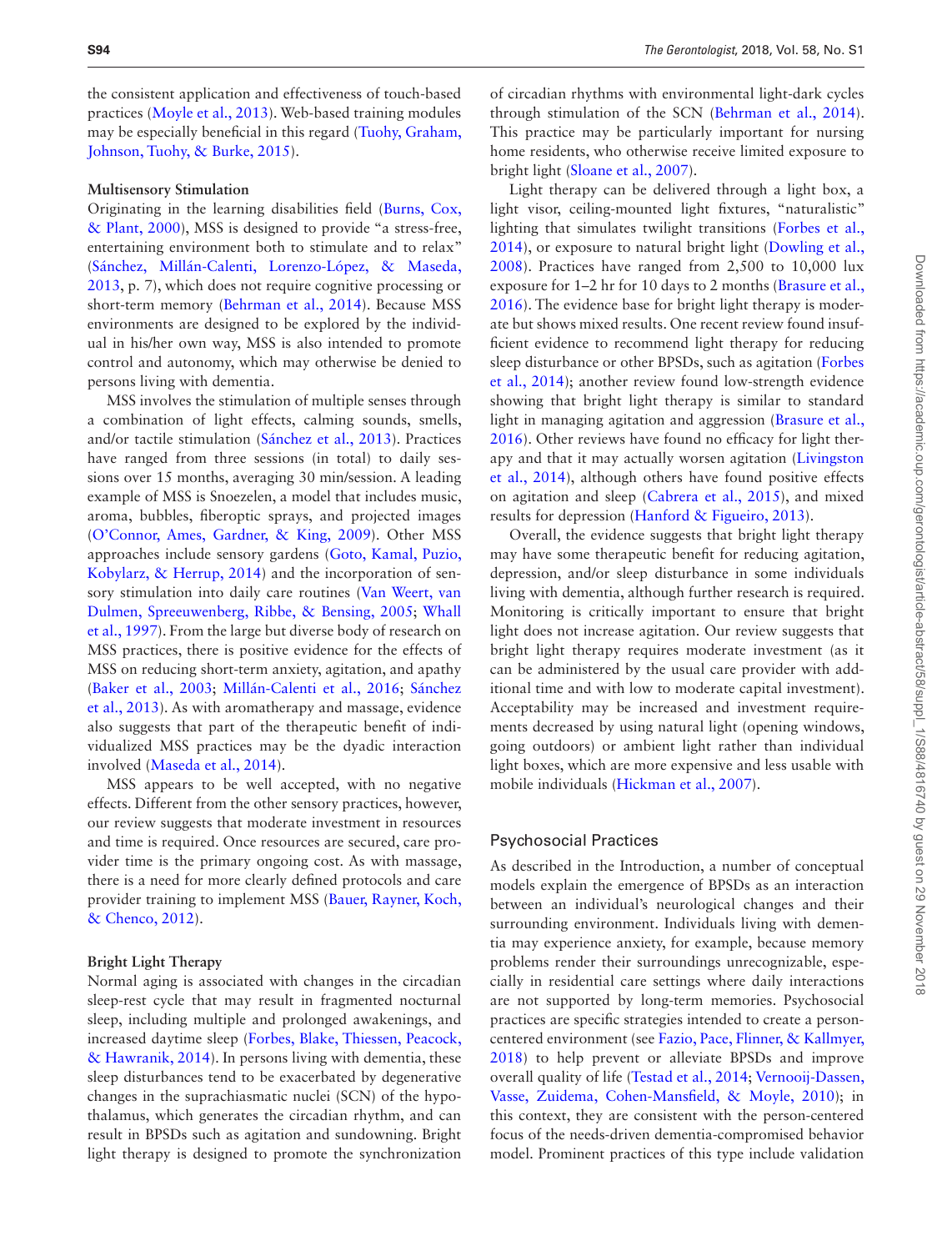therapy, reminiscence therapy, music therapy, pet therapy, and meaningful activities.

#### **Validation Therapy**

Rooted in Rogerian humanistic psychology [\(Livingston,](#page-13-11)  [Johnston, Katona, Paton, & Lyketsos, 2005\)](#page-13-11), validation therapy focuses on accepting the reality of the person living with dementia. By focusing empathically on the emotional content of a person's words or expressions, the aim of validation therapy is to alleviate negative feelings and enhance positive feelings.

Validation therapy is implemented through a number of communication techniques, including using nonthreatening words to establish understanding; rephrasing the person's words; maintaining eye contact and a gentle tone of voice; responding in general terms when meanings are unclear; and using touch if appropriate [\(Mitchell & Agnelli, 2015](#page-13-12)). The evidence base for validation therapy is small and shows mixed findings. A recent review of personalized psychosocial practices for BPSDs ([Testad et al., 2014\)](#page-14-17) identified two validation therapy studies: one study of validation therapy and sensorial reminiscence therapy conducted twice weekly for 12 weeks, with each session lasting 45–60 min, found significant improvements for behavioral disturbance compared to controls ([Deponte & Missan, 2007](#page-12-14)); the other study, which included both individual (20 min, three times per week) and group sessions (45–60 min weekly), found decreased agitation, apathy, irritability, and night-time disturbance [\(Tondi, Ribani, Bottazzi, Viscomi,](#page-14-19)  [& Vulcano, 2007\)](#page-14-19). However, several other reviews found insufficient evidence for the efficacy of validation therapy in reducing BPSDs [\(Livingston et al., 2005](#page-13-11); [O'Connor et](#page-13-8)  [al., 2009;](#page-13-8) [O'Neil et al., 2011\)](#page-13-7).

Although the evidence base for validation therapy is underdeveloped, the concept of honoring the feelings of the person living with dementia has face validity as part of person-centered dementia care [\(Kitwood, 1997](#page-13-13)). Validation therapy is a low investment practice, as it can be integrated into care by usual care providers after modest investment in communication training. Negative effects appear minimal, although there may be risk that an individual's feelings of distress could be exacerbated through validation therapy if care providers are not sufficiently prepared to both honor and alleviate those feelings.

#### **Reminiscence Therapy**

Reminiscence therapy involves discussion of past events and experiences with the aim of increasing well-being and providing pleasure and cognitive stimulation [\(Cabrera](#page-11-9)  [et al., 2015\)](#page-11-9). It relates to Erikson's theory of psychosocial development, in which the final "wisdom" stage (posited as age 65 years and older) is characterized by retrospection, or looking back over one's life [\(Kasl-Godley & Gatz, 2000](#page-13-14)). The approach is also based on the concept that older memories are more enduring than recent memories [\(Cammisuli,](#page-11-10)  [Danti, Bosinelli, & Cipriani, 2016\)](#page-11-10). Introduced in the

1980s, reminiscence therapy has been considered by some to be "one of the most popular psychosocial interventions in dementia care" ([Cotelli, Manenti, & Zanetti, 2012\)](#page-12-15).

Reminiscence therapy can be conducted with an individual or in a group, guided by either free recall (through conversation), specific stimuli (e.g., photographs, music), or a life-review method (often by creating a life-history book). Reminiscence therapy has been tested in 30- to 60-min sessions, one to two times per week for 3–8 weeks ([Testad et al., 2014](#page-14-17)). There is a moderate base of evidence supporting its positive effects on mood, depression, and agitation or distress in the short term; however, the evidence is limited by sample size and heterogeneity, lack of blinded post-treatment assessment, and lack of information about adherence ([Cabrera et al., 2015](#page-11-9); [Cammisuli et al.,](#page-11-10)  [2016](#page-11-10); [Cotelli et al., 2012](#page-12-15); [Huang et al., 2015;](#page-12-16) [Testad et al.,](#page-14-17)  [2014](#page-14-17)). One review found strongest evidence for the benefit of reminiscence therapy in improving mood and depressive symptoms, with four studies reporting significant benefits compared to control [\(Testad et al., 2014](#page-14-17)).

As with validation therapy, reminiscence therapy fits well within a broader, person-centered approach that aims to recognize and honor the individual [\(Mitchell & Agnelli,](#page-13-12)  [2015](#page-13-12)). In residential care settings, learning about each person's personal history and meaningful events is considered important for combatting isolation and loneliness [\(Huang](#page-12-16)  [et al., 2015\)](#page-12-16). Validation therapy requires moderate investment in training and implementation time; an optional expenditure is the cost of audio-visual aids, such as film projectors or music players [\(Lazar, Thompson, & Demiris,](#page-13-15)  [2014](#page-13-15)). There is no evidence of adverse effects of reminiscence therapy [\(Woods, Spector, Jones, Orrell, & Davies,](#page-14-20)  [2005](#page-14-20)), although the onus is on care providers to guide reminiscence toward positive memories, rather than negative memories that may cause distress.

#### **Music Therapy**

Music may help prevent or alleviate distressing symptoms of dementia in a number of ways. As a leisure activity, music is thought to promote well-being and fosters sociability in part by offsetting the isolation that can result from progressive loss of verbal ability ([Cammisuli et al., 2016\)](#page-11-10). Furthermore, because musical memory is generally retained longer than other memories, music can facilitate reminiscence and potentially reduce anxiety through general mind activation and specific memory triggers ([Spiro, 2010\)](#page-14-21). Consistent with the progressively lowered stress threshold model, music may reduce stress by creating a sense of familiarity and regularity in the environment ([Behrman et al., 2014](#page-11-3)).

Broadly, musical activities can be classified as either receptive (listening to music) or participatory (making music; [Mitchell & Agnelli, 2015\)](#page-13-12). Practices include personalized music delivered through iPods or as part of daily care, or group sessions using prerecorded music or delivered by staff or music therapists ([Chang et al.,](#page-11-11)  [2015](#page-11-11)). They have generally been implemented for up to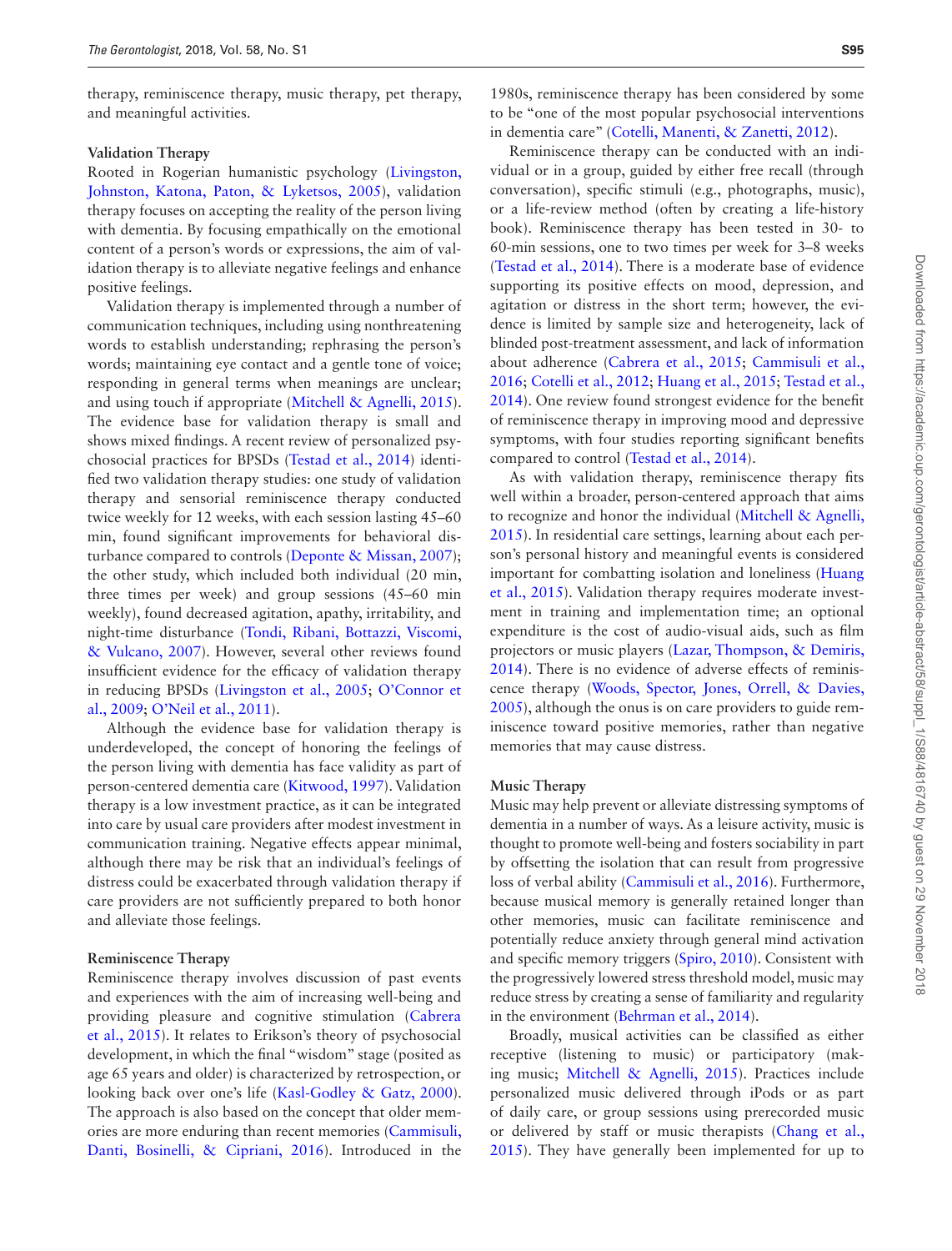1 hr, two to three times per week, for an average of 10 weeks ([Ueda, Suzukamo, Sato, & Izumi, 2013](#page-14-22)). A number of reviews have found a moderate evidence base supporting the positive effects of music therapy on the short-term reduction of a range of BPSDs, including anxiety, agitation, and apathy ([Cammisuli et al., 2016](#page-11-10); [Chang et al., 2015](#page-11-11); [Gómez-Romero et al., 2017](#page-12-17); [Kales et al., 2015](#page-13-0); [Konno,](#page-13-16)  [Kang, & Makimoto, 2014](#page-13-16); [Livingston et al., 2014;](#page-13-5) [Millán-](#page-13-9)[Calenti et al., 2016;](#page-13-9) [Strøm et al., 2016](#page-14-8); [Ueda et al., 2013](#page-14-22)). A recent meta-analysis concluded that individual music therapy provided once a week and group music therapy provided several times a week are optimal for reducing disruptive behaviors, anxiety, and depressive mood [\(Chang](#page-11-11)  [et al., 2015\)](#page-11-11). Another review of music therapy for agitation found evidence for individualized music practices and interactive modalities (e.g., clapping, singing, and dancing; [Millán-Calenti et al., 2016\)](#page-13-9). A number of other studies have supported the efficacy of personalized or preferred music [\(Doody et al., 2001](#page-12-18); [Garland, Beer, Eppingstall, &](#page-12-19)  [O'Connor, 2007](#page-12-19); [Sung, Chang, & Lee, 2010](#page-14-23)).

Music therapy appears to be an enjoyable and effective approach to alleviate BPSDs and create well-being. Our review suggests that investment is moderate, as time and training are required to set up and sustain a music program; more resources are required over the long term for group sessions led by a music therapist than for individualized recorded music sessions. Music therapy does not appear to have adverse effects although, and as with other BPSD practices, a personalized approach is recommended so that the practice aligns with the individual's preference.

#### **Pet Therapy**

Pet therapy, also known as animal-assisted therapy, has been used for several decades to treat mental and physical health disorders, including in dementia, intending to promote socialization and emotional support, sensory stimulation, and enhanced well-being ([Bernabei et al., 2013](#page-11-12)). Physiologically, quiet interaction with an animal can help lower blood pressure and increase production of neurochemicals associated with relaxation and bonding, which may in turn reduce BPSDs [\(Filan & Llewellyn-Jones, 2006](#page-12-20)).

Pet therapy in dementia, most often involving dogs, has been tested daily or one to two times per week for 30–90 min for 1–12 weeks, in a structured or unstructured format ([Bernabei et al., 2013](#page-11-12)). In small studies, it has reduced agitation and disruptive behavior, increased social and verbal interactions, and decreased passivity ([Bernabei](#page-11-12)  [et al., 2013;](#page-11-12) [Brodaty & Burns, 2012;](#page-11-13) [Filan & Llewellyn-](#page-12-20)[Jones, 2006;](#page-12-20) [Strøm et al., 2016](#page-14-8)). Preliminary studies using a robotic dog or cat—which may be more feasible to implement by reducing maintenance costs, but does require initial capital investment—have shown positive increases in mood and decreased agitation [\(Bernabei et al., 2013;](#page-11-12) [Petersen,](#page-13-17)  [Houston, Qin, Tague, & Studley, 2017](#page-13-17)). Overall, there is a small and preliminary evidence base for pet therapy, with most studies using quasi-experimental or repeated measure

within-participant designs ([Livingston et al., 2014;](#page-13-5) [O'Neil](#page-13-7)  [et al., 2011\)](#page-13-7).

Although the evidence is too preliminary is too preliminary to permit specific recommendations, our review suggests that pet therapy is a practice that requires minimal to moderate investment, depending on the initial or ongoing costs of acquiring and/or caring for the animal. Specialized training and resource allocation may be required to care for and handle the animal or to contract with an outside agency, unless stuffed or robotic pets are used in place of live animals. Negative outcomes may include allergic reactions, hygiene concerns, or anxiety/agitation among some individuals, such as those who had negative experiences with animals in the past.

#### **Meaningful Activities**

The provision of individualized, meaningful activities is considered an important element of person-centered care and may help prevent or alleviate BPSDs by enhancing overall quality of life through engagement, enhanced social interaction, and opportunities for self-expression and self-determination ([Han, Radel, McDowd, & Sabata,](#page-12-21)  [2016](#page-12-21)). By contrast, lack of meaningful activity is cited by persons living with dementia and family members as one of the most "persistent and critical" unmet needs ([Trahan,](#page-14-24)  [Kuo, Carlson, & Gitlin, 2014](#page-14-24)). The importance of tailoring activities is noted as particularly important for ensuring that individuals are able to fully participate and benefit, regardless of their cognitive capacity or functional abilities ([Trahan et al., 2014\)](#page-14-24).

These practices comprise a range of leisure and social activities, also known as recreational activities, usually tailored to the individual's preferences, cognitive and functional abilities, lifelong habits and roles, and memories and past experiences ([Han et al., 2016\)](#page-12-21). Overall, the evidence base for individualized activities is moderate, with mixed findings. A recent review found that nonindividualized meaningful activities reduced mean agitation levels in the short run, with mixed findings about the additional benefit of individualizing activities according to functional level and interest; there was a lack of evidence about longerterm effect ([Livingston et al., 2014](#page-13-5)). Other reviews have found more support for individually tailored activities ([Brodaty & Burns, 2012;](#page-11-13) [de Oliveira et al., 2015\)](#page-12-22); however, evidence is still insufficient to draw conclusions about the comparative effectiveness of practices tailored to different characteristics [\(Brasure et al., 2016\)](#page-11-8). As a specific type of activity, there is some evidence for the effectiveness of exercise programs (including endurance, strength training, and/or general physical activation; [Fleiner, Leucht,](#page-12-23)  [Förstl, Zijlstra, & Haussermann, 2017](#page-12-23)) on agitation and depressive symptoms for individuals living with dementia, although effect sizes are small and the evidence is limited by heterogeneous designs, small samples, and short practices ([Barreto, Demougeot, Pillard, Lapeyre-Mestre, & Rolland,](#page-11-14)  [2015](#page-11-14); [Brett, Traynor, & Stapley, 2016;](#page-11-15) [Forbes, Forbes,](#page-12-24)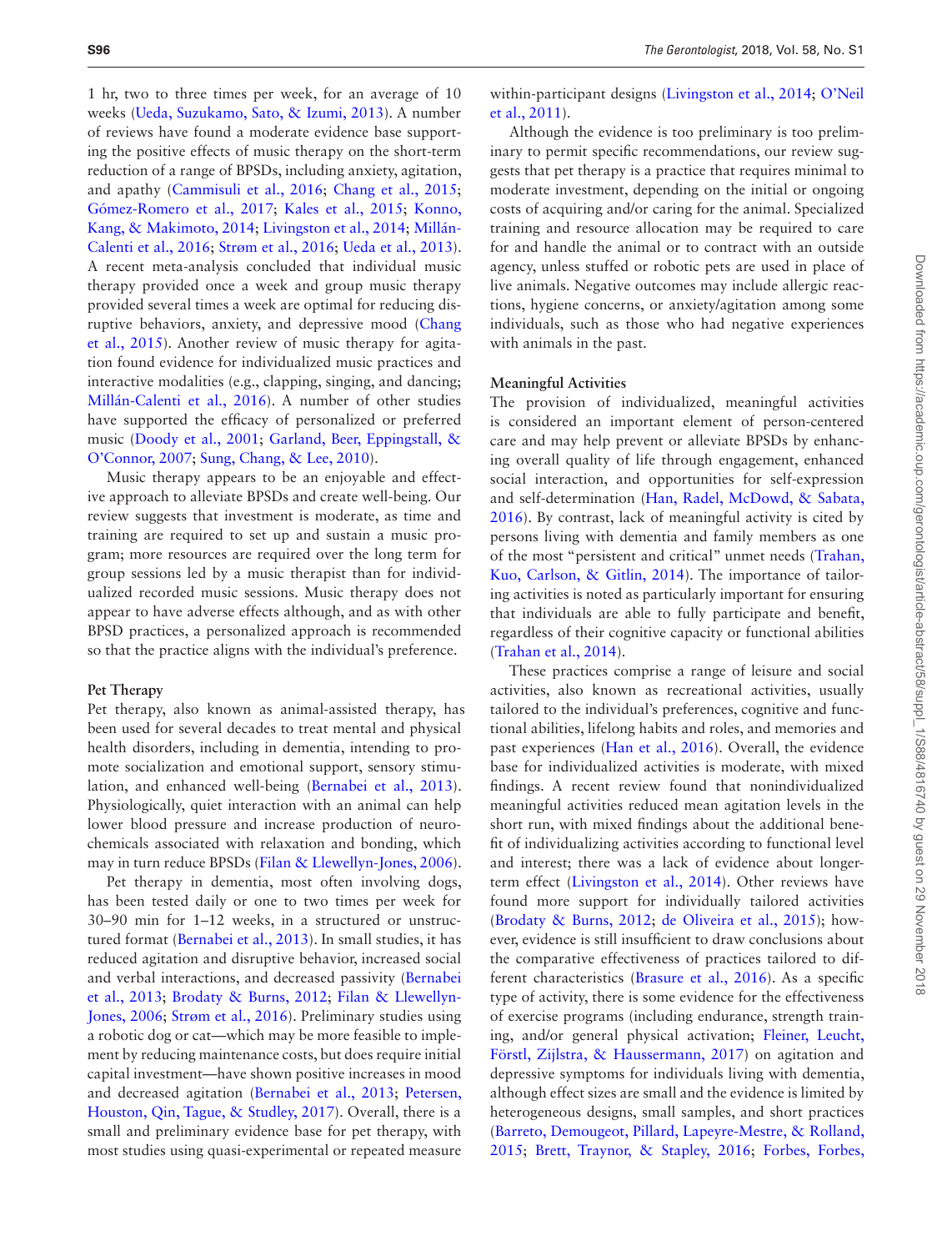### [Blake, Thiessen, & Forbes, 2015](#page-12-24); [Potter, Ellard, Rees, &](#page-13-18)  [Thorogood, 2011](#page-13-18)).

Like other nonpharmacological practices for BPSDs, the provision of meaningful activities is consistent with the broader aims of person-centered care. Investment required for implementation varies depending on the type of activity, but in most cases will be low to moderate; meaningful activities take time, but can often be facilitated by regular care providers or informal caregivers without extensive additional training.

#### Structured Care Protocols

Personal care routines can trigger a range of negative feelings and experiences for individuals, including pain or discomfort, fear, and embarrassment [\(O'Connor et al., 2009](#page-13-8)); the needs-driven dementia-compromised behavioral model suggests that BPSDs represent meaningful expressions of these feelings and experiences. Good mouth care, for example, is important for maintaining or improving quality of life and reducing risk of morbidity and mortality; however, practices such as tooth brushing are often resisted by persons living with dementia due to pain and/or the intimate and potentially intrusive nature of the practice ([Zimmerman, Sloane, Cohen, & Barrick, 2014](#page-14-25)). Similarly, bathing can create embarrassment or anxiety as well as discomfort, including due to arthritic pain experienced during movement ([Dunn, Thiru-Chelvam, & Beck, 2002](#page-12-25)). Structured care protocols, adapted to an individual's needs and preferences, may help family caregivers and care providers implement care in a person-centered and technically proficient way that avoids or minimizes pain and other behavioral triggers. Of course, in all instances, pain itself should be assessed—such as through facial cues, body movements, and/or vocalizations—and appropriately addressed, including with medication if indicated ([Achterberg et al.,](#page-11-16)  [2013](#page-11-16); [Husebo, Ballard, & Aarsland, 2011](#page-13-19); [Kovach et al.,](#page-13-20)  [2006](#page-13-20); [Pieper et al., 2013](#page-11-16)).

#### **Mouth Care**

Anticipated resistance to daily mouth care (e.g., tooth brushing or mouth swabbing) is one of the reasons that oral hygiene tends to be neglected for people living with dementia, especially in residential care settings ([Zimmerman](#page-14-4)  [et al., 2013\)](#page-14-4). Anxiety or agitation during mouth care may be the manifestation of a limbic threat identification and fear response, a response that is progressively less mediated by cortical control in cognitive impairment ([Jablonski,](#page-13-21)  [Therrien, & Kolanowski, 2011](#page-13-21)). Using mouth care protocols that include person-centered strategies for approaching, communicating with, and touching the individual, along with technical skills, may help reduce threat and thereby minimize resistive behaviors.

This review found that the evidence base for the effect of mouth care protocols on global or individual BPSDs is

small and preliminary. One review (Konno et al., 2014) found evidence from one pilot study that mouth care using an ability-focused, threat-reduction approach administered over a 2-week period significantly improved care-resistant behaviors ([Jablonski et al., 2011](#page-13-21)). Findings from another evidence-based practice, 'Mouth Care without a Battle', suggest that care providers who have been trained to use a mouth care protocol feel more able to effectively address behavioral responses during care [\(Zimmerman et al., 2014](#page-14-25)).

From the limited evidence, our assessment is that little investment is required to implement structured protocols to prevent or minimize BPSDs during mouth care. Minimal capital expenditures include appropriate toothbrushes and other mouth-care supplies. However, training is required to ensure that family caregivers and other care providers are well prepared to implement the protocol appropriately, effectively, and consistently. No harmful effects have been identified.

#### **Bathing**

An intimate activity inscribed by cultural norms and individual preferences, bathing is the personal care task associated with the highest frequency of behavioral expressions of distress for persons living with dementia [\(Gozalo, Prakash,](#page-12-26)  [Qato, Sloane, & Mor, 2014](#page-12-26)). As with mouth care, distress during bathing may signify a fear response that may potentially be alleviated by implementing person-centered strategies and skills.

A range of bathing protocols have been tested for a duration of 2–6 weeks, with a primary focus on providing person-centered showers or bed baths (depending on the individual's preference) and enhancing the bathing environment through preferred music or calming sounds. Results from this small evidence base suggests that bathing protocols show positive results in reducing agitation, aggression, irritability, and anxiety as well as physical discomfort ([Konno et al., 2014;](#page-13-16) [O'Connor et al., 2009](#page-13-8); [Pieper et al.,](#page-11-16)  [2013](#page-11-16)), but more high-quality studies are required [\(Kales](#page-13-0)  [et al., 2015\)](#page-13-0).

Our review suggests that implementing structured protocols for bathing requires minimal investment, given that they can be incorporated into ongoing care by usual staff, with some training and support. No harmful effects have been identified.

### **Discussion**

A large body of research indicates that a range of sensory practices, psychosocial practices, and structured care protocols can be effective to some extent in addressing BPSDs, thus aligning with the causal mechanisms described in the competence-environmental press framework, the progressively lowered stress threshold model, and the needs-driven dementia-compromised model. Although the evidence base for virtually every practice requires further development, it was possible to identify a conceptual justification for the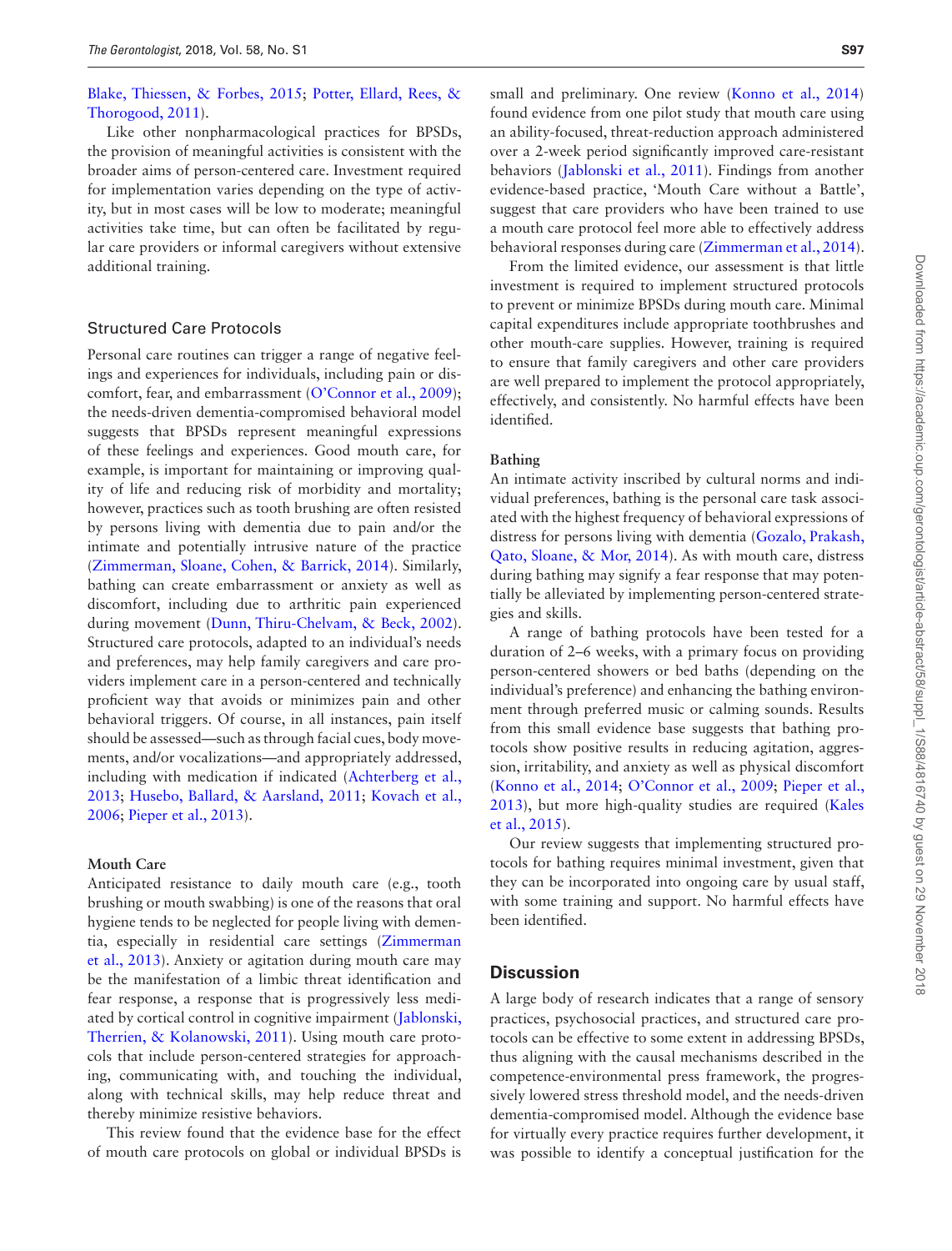potential effectiveness of each one (e.g., meaningful activities conceptualized as addressing a critical unmet need for social engagement expressed through anxiety or apathy). Furthermore, all can be implemented with minimal to moderate investment of time and resources, and depending on the investment required, most of the practices can be implemented by family caregivers in home-based settings as well as by paid care providers in other settings, suggesting a good likelihood of "management continuity" [\(Haggerty et al., 2003](#page-12-27)) across care settings. Broadly speaking, enhanced continuity of care is associated with reduced health care use, cost, and complications ([Hussey](#page-13-22)  [et al., 2014\)](#page-13-22). In dementia specifically, continuity of care may also help promote the "continuation of self and normality" that has been articulated by individuals and their families as the core of person-centered care [\(Edvardsson,](#page-12-28)  [Fetherstonhaugh, & Nay, 2010](#page-12-28)).

Two caveats are noted regarding use of evidence-based practices to address BPSDs. First, conceptual models of BPSDs indicate that practices should reflect environmental press as experienced by the individual, his/her experience of stress and coping reaction(s), and his/her specific unmet need(s). Considered this way, practices should be responsive to the perspective of the person living with dementia, support his/her sense of self, promote individualization and relationship building, and structure an environment that promotes well-being ([Fazio et al., 2018\)](#page-12-13). In sum, nonpharmacological practices to treat BPSDs are recommended to be person-centered. For example, the potential for validation or reminiscence therapy to evoke distressing memories for a particular individual requires careful consideration, and pet therapy may only be acceptable to individuals who are comfortable around animals. However, little literature has specifically examined outcomes in relation to the extent to which practices have been individually chosen and tailored, which seems an area important for future study; in fact, it may be the lack of individualization that in some cases is responsible for inconclusive evidence. For this reason, it is important that systems be put in place to evaluate the effectiveness of practices and allow for change as needed. The process of selecting and monitoring practices to evaluate their individual effectiveness is usefully captured by the Describe, Investigate, Create, Evaluate (DICE) cycle for the person-centered management of BPSDs ([Kales, Gitlin, &](#page-13-23)  [Lyketsos, 2014](#page-13-23)).

Second, many practices for BPSDs lack readily accessible evidence-based protocols for administration. The absence of such protocols means that family caregivers and other care providers do not have sufficient guidance to implement practices that are likely to be efficacious as part of their caregiving efforts. Given that many of the manuscripts reviewed for this article were derived from research that used standardized protocols, creating a toolkit of evidence-based practices for BPSDs seems an easy next step to improve the quality of life of people living with dementia. Once such protocols are available, care providers

are advised to adhere to the protocols of administration to ensure that practices are used. That said, the protocols themselves may need to evolve over time, given the progressive nature of dementia and the individualized nature of BPSDs.

An additional consideration relates to the investment required to enact the practices. The typology used in this article ([Seitz et al., 2012\)](#page-14-5) provides general categories of time investment (combining time for training and implementation) and equipment or capital costs (combining initial and ongoing costs). It is conceivable, however, that more finite figures or a different classification would better describe "investment" for a given user. For example, a practice that requires >4 hr of training is considered to be a high investment, but if it may be implemented in <15 min, a user might then rate it as a moderate, or perhaps low, investment. Indeed, the developers suggest that if a practice does not meet all criteria within a category, it may best be assigned to the next lowest category. Therefore, consideration and ratings of investment are best individualized, which is consistent with the overall person-centered focus of care provision.

Based on this synthesis of findings from previous systematic reviews, and a critical consideration of implementation and investment required to implement evidence-based practices to address BPSDs, the following five practice recommendations are suggested:

1. Identify characteristics of the social and physical environment that trigger or exacerbate behavioral and psychological symptoms for the person living with dementia.

BPSDs result from changes in the brain in relation to characteristics of the social and physical environment; this interplay elicits a response that conveys a reaction, stress, or an unmet need and affects the quality of life of the person living with dementia. The environmental triggers of BPSDs and responses to them differ for each person, meaning that assessment must be individualized and person-centered.

2. Implement nonpharmacological practices that are person centered, evidence based, and feasible in the care setting.

Antipsychotic and other psychotropic medications are generally not indicated to alleviate BPSDs, and so nonpharmacological practices should be the first-line approach. Practices that have been developed in residential settings and which may also have applicability in community settings include sensory practices, psychosocial practices, and structured care protocols.

Recognize that the investment required to implement nonpharmacological practices differs across care settings.

Different practices require a different amount of investment in terms of training and implementation, special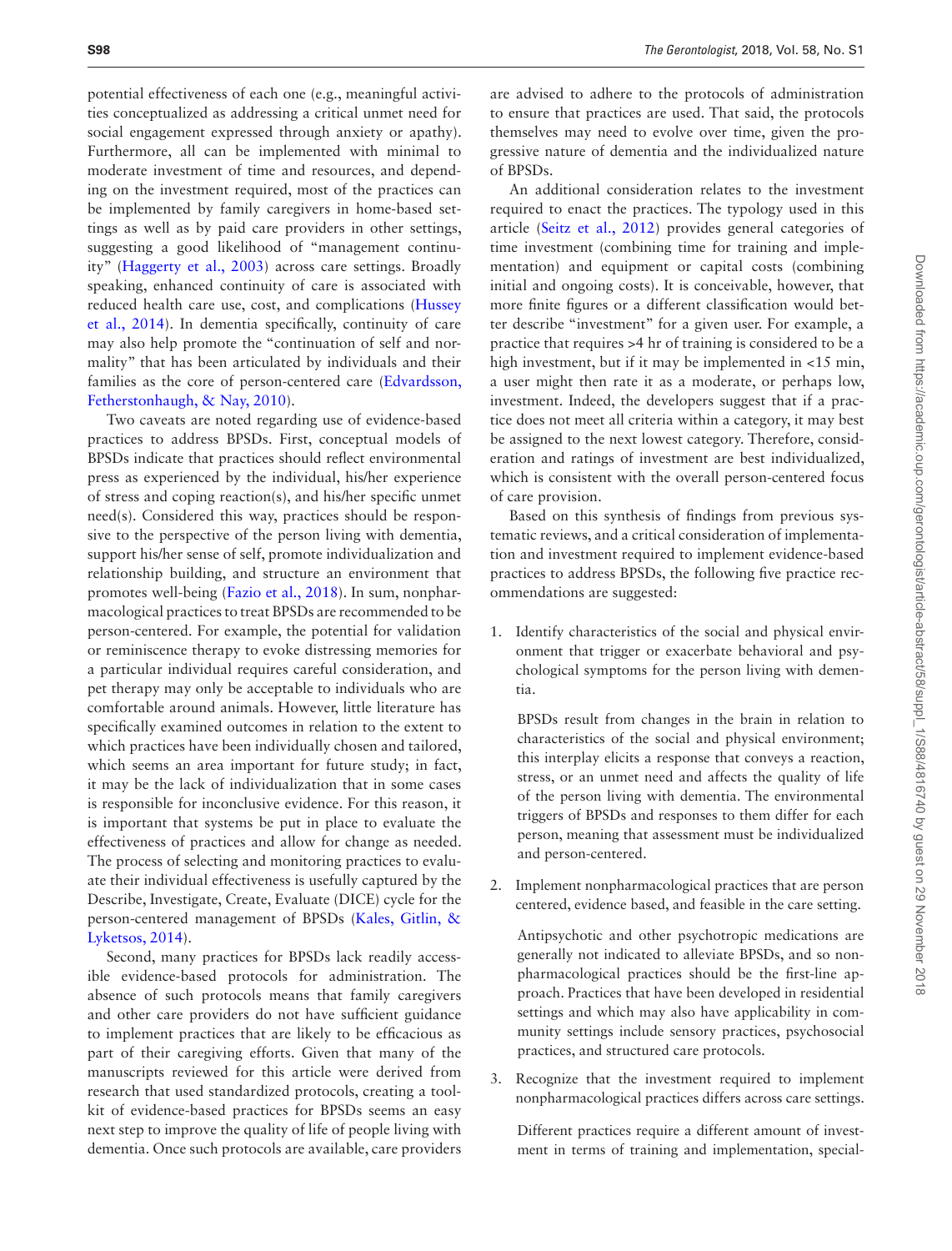ized caregiver requirements, and equipment and capital resources. Depending on the investment required, some practices developed in residential settings may be feasible for implementation by caregivers in home-based settings.

4. Adhere to protocols of administration to ensure that practices are used when and as needed, and sustained in ongoing care.

Protocols of administration assure that there is a "guideline" for care providers as they strive to alleviate BPSDs. These protocols may evolve over time, responsive to the particular components of the practice that are most effective for the person living with dementia.

5. Develop systems for evaluating the effectiveness of practices and make changes as needed.

The capacity and needs of persons living with dementia evolve over time, and so practices to alleviate BPSDs also may need to evolve over time. Therefore, it is necessary to routinely assess the effectiveness of the practice and, if necessary, adapt it or implement other evidence-based practices.

### **Funding**

This work was supported by a grant from the National Institute on Aging (grant R01 AG0284690). Dr. Scales's effort was additionally supported by a National Institutes of Health T32 Postdoctoral Fellowship through the Duke University Center for the Study of Aging and Human Development (5T32AG000029-40). This article was published as part of a supplement sponsored and funded by National Office of the Alzheimer's Association.

### **Conflict of Interest**

None reported.

### **References**

- <span id="page-11-16"></span>Achterberg, W. P., Pieper, M. J., van Dalen-Kok, A. H., de Waal, M. W., Husebo, B. S., Lautenbacher, S., & Corbett, A. (2013). Pain management in patients with dementia. *Clinical Interventions in Aging*, **8**, 1471–1482. doi:10.2147/CIA.S36739
- <span id="page-11-1"></span>Algase, D. L., Beck, C., Kolanowski, A., Whall, A., Berent, S., Richards, K., & Beattie, E. (1996). Need-driven dementia-compromised behavior: An alternative view of disruptive behavior. *American Journal of Alzheimer's Disease and Other Dementias*, **11**, 10–19. doi:10.1177/153331759601100603
- <span id="page-11-6"></span>Baker, R., Holloway, J., Holtkamp, C. C., Larsson, A., Hartman, L. C., Pearce, R., & Owens, M. (2003). Effects of multi-sensory stimulation for people with dementia. *Journal of Advanced Nursing*, **43**, 465–477. doi:10.1046/j.1365-2648.2003.02744.x
- <span id="page-11-4"></span>Ballard, C. G., O'Brien, J. T., Reichelt, K., & Perry, E. K. (2002). Aromatherapy as a safe and effective treatment for the management of agitation in severe dementia: The results of a double-blind, placebo-controlled trial with Melissa. *The Journal of Clinical Psychiatry*, **63**, 553–558. doi:10.4088/ JCP.v63n0703
- <span id="page-11-14"></span>Barreto, P. d. e. S., Demougeot, L., Pillard, F., Lapeyre-Mestre, M., & Rolland, Y. (2015). Exercise training for managing behavioral

and psychological symptoms in people with dementia: A systematic review and meta-analysis. *Ageing Research Reviews*, **24**(Pt B), 274–285. doi:10.1016/j.arr.2015.09.001

- <span id="page-11-7"></span>Bauer, M., Rayner, J. A., Koch, S., & Chenco, C. (2012). The use of multi-sensory interventions to manage dementia-related behaviours in the residential aged care setting: A survey of one Australian state. *Journal of Clinical Nursing*, **21**, 3061–3069. doi:10.1111/j.1365-2702.2012.04306.x
- <span id="page-11-3"></span>Behrman, S., Chouliaras, L., & Ebmeier, K. P. (2014). Considering the senses in the diagnosis and management of dementia. *Maturitas*, **77**, 305–310. doi:10.1016/j.maturitas.2014.01.003
- <span id="page-11-12"></span>Bernabei, V., De Ronchi, D., La Ferla, T., Moretti, F., Tonelli, L., Ferrari, B., & Atti, A. R. (2013). Animal-assisted interventions for elderly patients affected by dementia or psychiatric disorders: A review. *Journal of Psychiatric Research*, **47**, 762–773. doi:10.1016/j.jpsychires.2012.12.014
- <span id="page-11-8"></span>Brasure, M., Jutkowitz, E., Fuchs, E., Nelson, V. A., Kane, R. A., Shippee, T., & Kane, R. L. (2016). *AHRQ Comparative Effectiveness Reviews: Nonpharmacologic interventions for agitation and aggression in dementia*. Rockville, MD: Agency for Healthcare Research and Quality (US).
- <span id="page-11-15"></span>Brett, L., Traynor, V., & Stapley, P. (2016). Effects of physical exercise on health and well-being of individuals living with a dementia in nursing homes: A systematic review. *Journal of the American Medical Directors Association*, **17**, 104–116. doi:10.1016/j. jamda.2015.08.016
- <span id="page-11-13"></span>Brodaty, H., & Burns, K. (2012). Nonpharmacological management of apathy in dementia: A systematic review. *The American Journal of Geriatric Psychiatry*, **20**, 549–564. doi:10.1097/ JGP.0b013e31822be242
- <span id="page-11-5"></span>Burns, I., Cox, H., & Plant, H. (2000). Leisure or therapeutics? Snoezelen and the care of older persons with dementia. *International Journal of Nursing Practice*, **6**, 118–126. doi:10.1046/j.1440-172x.2000.00196.x
- <span id="page-11-9"></span>Cabrera, E., Sutcliffe, C., Verbeek, H., Saks, K., Soto-Martin, M., & Meyer, G.; RightTimePlaceCare Consortium. (2015). Nonpharmacological interventions as a best practice strategy in people with dementia living in nursing homes: A systematic review. *European Geriatric Medicine*, **6**, 134–150. doi:10.1016/j. eurger.2014.06.003
- <span id="page-11-10"></span>Cammisuli, D. M., Danti, S., Bosinelli, F., & Cipriani, G. (2016). Non-pharmacological interventions for people with Alzheimer's disease: A critical review of the scientific literature from the last ten years. *European Geriatric Medicine*, **7**, 57–64. doi:10.1016/j. eurger.2016.01.002
- <span id="page-11-2"></span>Centers for Medicare & Medicaid Services (CMS), Survey and Certification Group (SCG). (2013). *Dementia care in nursing homes: Clarification to appendix p state operations manual (som) and appendix pp in the som for f309 – quality of care and f329 – unnecessary drugs (memorandum); ref: S&c: 13-35-nh*. Baltimore, MD: CMS.
- <span id="page-11-0"></span>Cerejeira, J., Lagarto, L., & Mukaetova-Ladinska, E. B. (2012). Behavioral and psychological symptoms of dementia. *Frontiers in Neurology*, **3**, 73. doi:10.3389/fneur.2012.00073
- <span id="page-11-11"></span>Chang, Y. S., Chu, H., Yang, C. Y., Tsai, J. C., Chung, M. H., Liao, Y. M., & Chou, K. R. (2015). The efficacy of music therapy for people with dementia: A meta-analysis of randomised controlled trials. *Journal of Clinical Nursing*, **24**, 3425–3440. doi:10.1111/ jocn.12976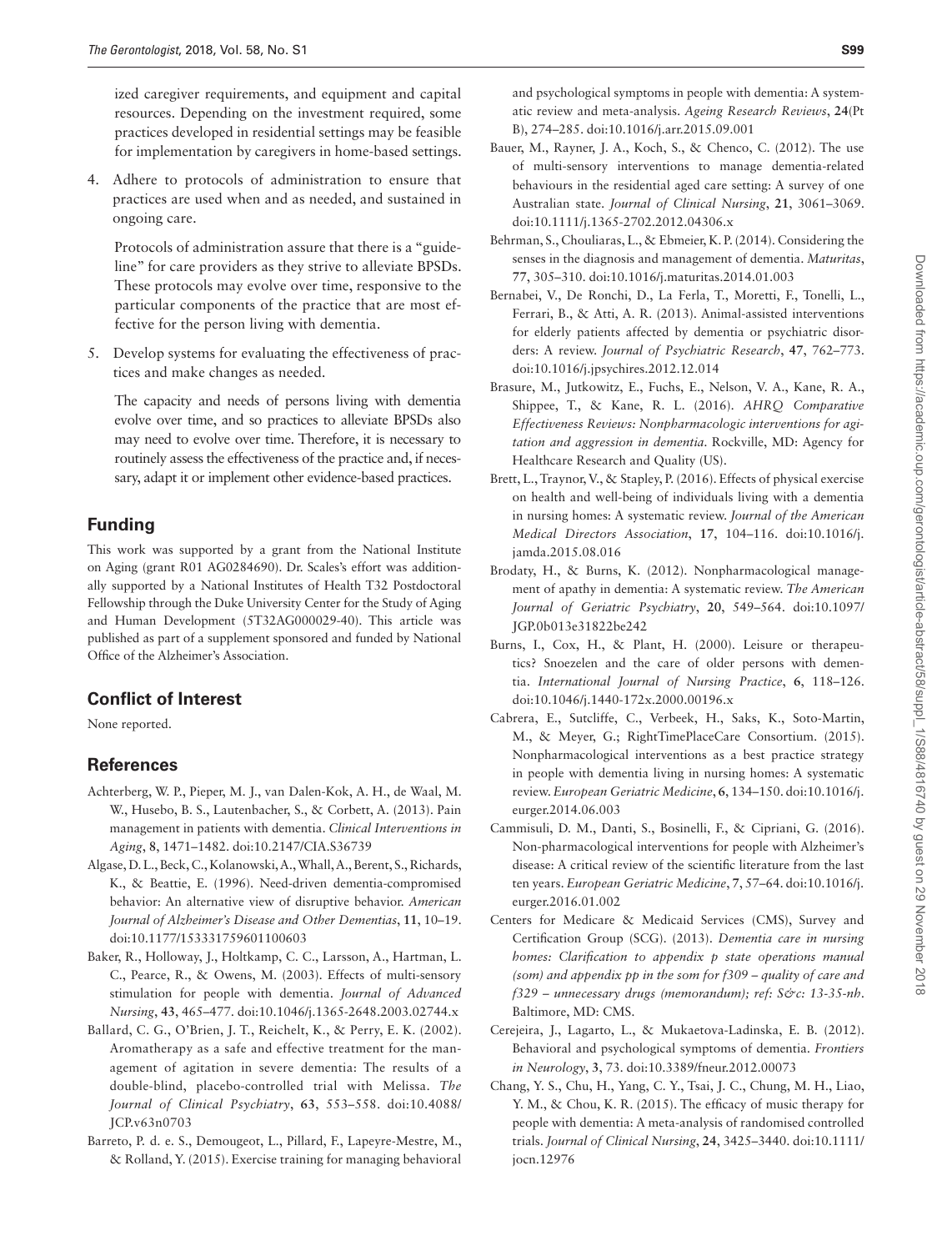- <span id="page-12-15"></span>Cotelli, M., Manenti, R., & Zanetti, O. (2012). Reminiscence therapy in dementia: A review. *Maturitas*, **72**, 203–205. doi:10.1016/j. maturitas.2012.04.008
- <span id="page-12-22"></span>de Oliveira, A. M., Radanovic, M., de Mello, P. C., Buchain, P. C., Vizzotto, A. D., Celestino, D. L., & Forlenza, O. V. (2015). Nonpharmacological interventions to reduce behavioral and psychological symptoms of dementia: A systematic review. *BioMed Research International*, **2015**, 218980. doi:10.1155/2015/218980
- <span id="page-12-14"></span>Deponte, A., & Missan, R. (2007). Effectiveness of validation therapy (VT) in group: Preliminary results. *Archives of Gerontology and Geriatrics*, **44**, 113–117. doi:10.1016/j.archger.2006.04.001
- <span id="page-12-18"></span>Doody, R. S., Stevens, J. C., Beck, C., Dubinsky, R. M., Kaye, J. A., Gwyther, L., & Cummings, J. L. (2001). Practice parameter: Management of dementia (an evidence-based review). Report of the Quality Standards Subcommittee of the American Academy of Neurology. *Neurology*, **56**, 1154–1166. doi:10.1212/WNL. 56.9.1154
- <span id="page-12-1"></span>Douglas, I. J., & Smeeth, L. (2008). Exposure to antipsychotics and risk of stroke: Self controlled case series study. *British Medical Journal*, **337**, a1227. doi:10.1136/bmj.a1227
- <span id="page-12-10"></span>Dowling, G. A., Burr, R. L., Van Someren, E. J., Hubbard, E. M., Luxenberg, J. S., Mastick, J., & Cooper, B. A. (2008). Melatonin and bright-light treatment for rest-activity disruption in institutionalized patients with Alzheimer's disease. *Journal of the American Geriatrics Society*, **56**, 239–246. doi:10.1111/j.1532-5415.2007.01543.x
- <span id="page-12-25"></span>Dunn, J. C., Thiru-Chelvam, B., & Beck, C. H. (2002). Bathing. Pleasure or pain? *Journal of Gerontological Nursing*, **28**, 6–13.
- <span id="page-12-28"></span>Edvardsson, D., Fetherstonhaugh, D., & Nay, R. (2010). Promoting a continuation of self and normality: Person-centred care as described by people with dementia, their family members and aged care staff. *Journal of Clinical Nursing*, **19**, 2611–2618. doi:10.1111/j.1365-2702.2009.03143.x
- <span id="page-12-13"></span>Fazio, S., Pace, D., Flinner, J., & Kallmyer, B. (2018). The fundamentals of person-centered care for individuals with dementia. *The Gerontologist*.
- <span id="page-12-20"></span>Filan, S. L., & Llewellyn-Jones, R. H. (2006). Animal-assisted therapy for dementia: A review of the literature. *International Psychogeriatrics*, **18**, 597–611. doi:10.1017/S1041610206003322
- <span id="page-12-4"></span>Fitzsimmons, S., Barba, B., & Stump, M. (2014). Sensory and nurturing nonpharmacological interventions for behavioral and psychological symptoms of dementia. *Journal of Gerontological Nursing*, **40**, 9–15. doi:10.3928/00989134-20140923-01
- <span id="page-12-23"></span>Fleiner, T., Leucht, S., Förstl, H., Zijlstra, W., & Haussermann, P. (2017). Effects of short-term exercise interventions on behavioral and psychological symptoms in patients with dementia: A systematic review. *Journal of Alzheimer's Disease*, **55**, 1583– 1594. doi:10.3233/JAD-160683
- <span id="page-12-9"></span>Forbes, D., Blake, C. M., Thiessen, E. J., Peacock, S., & Hawranik, P. (2014). Light therapy for improving cognition, activities of daily living, sleep, challenging behaviour, and psychiatric disturbances in dementia. *Cochrane Database of Systematic Reviews*, **2**, 1–64. doi:10.1002/14651858.CD003946.pub4
- <span id="page-12-24"></span>Forbes, D., Forbes, S. C., Blake, C. M., Thiessen, E. J., & Forbes, S. (2015). Exercise programs for people with dementia. *Cochrane Database of Systematic Reviews*, **12**, 1–73. doi:10.1002/14651858.CD006489.pub4
- <span id="page-12-5"></span>Forrester, L. T., Maayan, N., Orrell, M., Spector, A. E., Buchan, L. D., & Soares-Weiser, K. (2014). Aromatherapy for

dementia. *Cochrane Database of Systematic Reviews*, **2**, 1–60. doi:10.1002/14651858.CD003150.pub2

- <span id="page-12-19"></span>Garland, K., Beer, E., Eppingstall, B., & O'Connor, D. W. (2007). A comparison of two treatments of agitated behavior in nursing home residents with dementia: Simulated family presence and preferred music. *The American Journal of Geriatric Psychiatry*, **15**, 514–521. doi:10.1097/01.JGP.0000249388.37080.b4
- <span id="page-12-2"></span>Gitlin, L. N., Kales, H. C., & Lyketsos, C. G. (2012). Nonpharmacologic management of behavioral symptoms in dementia. *Journal of the American Medical Association*, **308**, 2020–2029. doi:10.1001/jama.2012.36918
- <span id="page-12-3"></span>Gitlin, L. N., Marx, K., Stanley, I. H., & Hodgson, N. (2015). Translating evidence-based dementia caregiving interventions into practice: State-of-the-science and next steps. *The Gerontologist*, **55**, 210–226. doi:10.1093/geront/gnu123
- <span id="page-12-6"></span>Gleeson, M., & Timmins, F. (2004). The use of touch to enhance nursing care of older person in long-term mental health care facilities. *Journal of Psychiatric and Mental Health Nursing*, **11**, 541–545. doi:10.1111/j.1365-2850.2004.00757.x
- <span id="page-12-17"></span>Gómez-Romero, M., Jiménez-Palomares, M., Rodríguez-Mansilla, J., Flores-Nieto, A., Garrido-Ardila, E. M., & González López-Arza, M. V. (2017). Benefits of music therapy on behaviour disorders in subjects diagnosed with dementia: A systematic review. *Neurologia*, **32**, 253–263. doi:10.1016/j.nrl.2014.11.001
- <span id="page-12-8"></span>Goto, S., Kamal, N., Puzio, H., Kobylarz, F., & Herrup, K. (2014). Differential responses of individuals with late-stage dementia to two novel environments: A multimedia room and an interior garden. *Journal of Alzheimer's Disease*, **42**, 985–998. doi:10.3233/ JAD-131379
- <span id="page-12-26"></span>Gozalo, P., Prakash, S., Qato, D. M., Sloane, P. D., & Mor, V. (2014). Effect of the bathing without a battle training intervention on bathing-associated physical and verbal outcomes in nursing home residents with dementia: A randomized crossover diffusion study. *Journal of the American Geriatrics Society*, **62**, 797– 804. doi:10.1111/jgs.12777
- <span id="page-12-27"></span>Haggerty, J. L., Reid, R. J., Freeman, G. K., Starfield, B. H., Adair, C. E., & McKendry, R. (2003). Continuity of care: A multidisciplinary review. *British Medical Journal*, **327**, 1219–1221. doi:10.1136/bmj.327.7425.1219
- <span id="page-12-0"></span>Hall, G. R., & Buckwalter, K. C. (1987). Progressively lowered stress threshold: A conceptual model for care of adults with Alzheimer's disease. *Archives of Psychiatric Nursing*, **1**, 399–406.
- <span id="page-12-21"></span>Han, A., Radel, J., McDowd, J. M., & Sabata, D. (2016). The benefits of individualized leisure and social activity interventions for people with dementia: A systematic review. *Activities, Adaptation & Aging*, **40**, 219–265. doi:10.1080/01924788.2016.1199516
- <span id="page-12-11"></span>Hanford, N., & Figueiro, M. (2013). Light therapy and Alzheimer's disease and related dementia: Past, present, and future. *Journal of Alzheimer's Disease*, **33**, 913–922. doi:10.3233/JAD-2012-121645
- <span id="page-12-7"></span>Hansen, N. V., Jorgensen, T., & Ortenblad, L. (2006). Massage and touch for dementia. *Cochrane Database of Systematic Reviews*, **4**, 1–18. doi:10.1002/14651858.CD004989.pub2
- <span id="page-12-12"></span>Hickman, S. E., Barrick, A. L., Williams, C. S., Zimmerman, S., Connell, B. R., Preisser, J. S., & Sloane, P. D. (2007). The effect of ambient bright light therapy on depressive symptoms in persons with dementia. *Journal of the American Geriatrics Society*, **55**, 1817–1824. doi:10.1111/j.1532-5415.2007.01428.x
- <span id="page-12-16"></span>Huang, H. C., Chen, Y. T., Chen, P. Y., Huey-Lan Hu, S., Liu, F., Kuo, Y. L., & Chiu, H. Y. (2015). Reminiscence therapy improves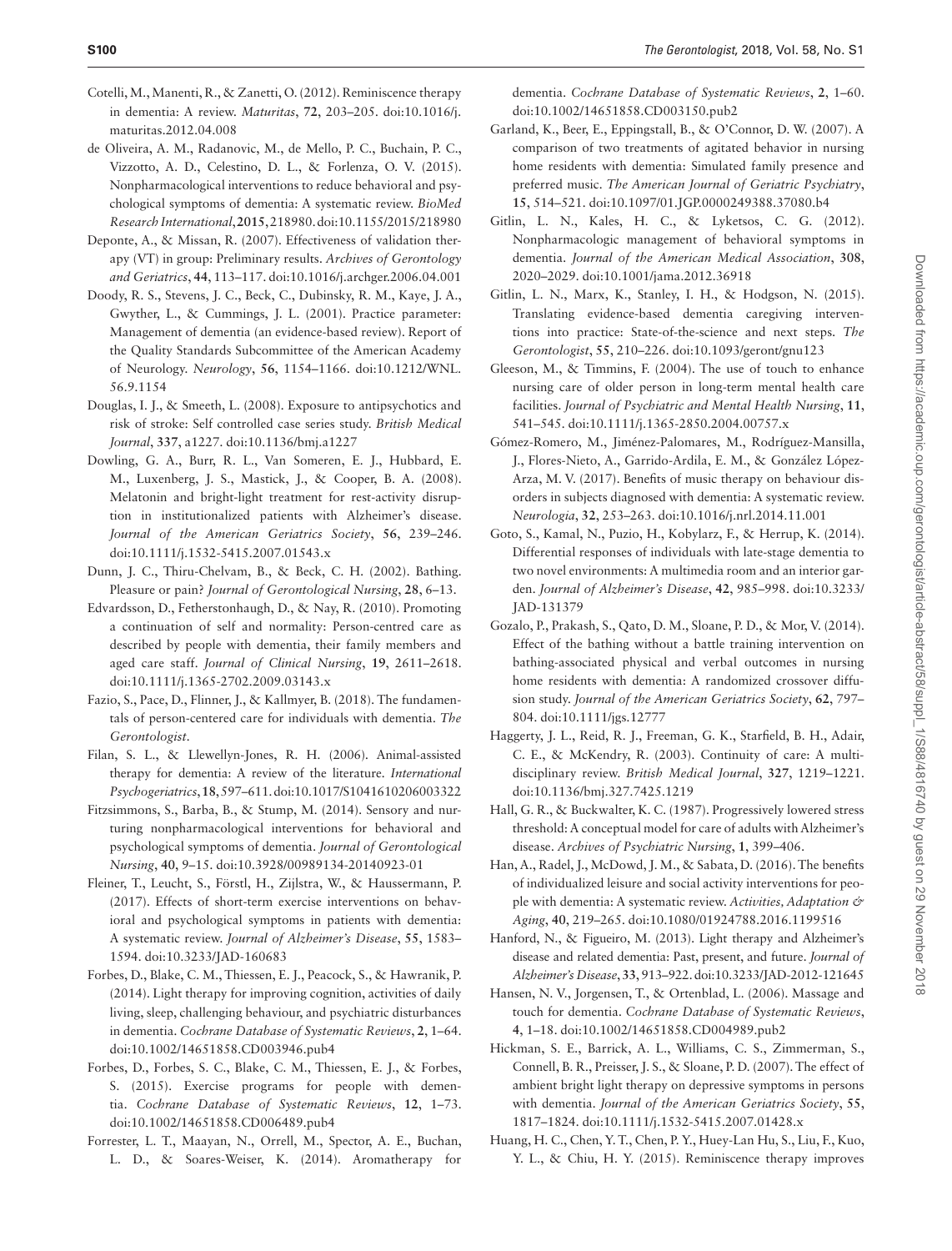cognitive functions and reduces depressive symptoms in elderly people with dementia: A meta-analysis of randomized controlled trials. *Journal of the American Medical Directors Association*, **16**, 1087–1094. doi:10.1016/j.jamda.2015.07.010

- <span id="page-13-19"></span>Husebo, B. S., Ballard, C., & Aarsland, D. (2011). Pain treatment of agitation in patients with dementia: A systematic review. *International Journal of Geriatric Psychiatry*, **26**, 1012–1018. doi:10.1002/gps.2649
- <span id="page-13-22"></span>Hussey, P. S., Schneider, E. C., Rudin, R. S., Fox, D. S., Lai, J., & Pollack, C. E. (2014). Continuity and the costs of care for chronic disease. *JAMA Internal Medicine*, **174**, 742–748. doi:10.1001/ jamainternmed.2014.245
- <span id="page-13-21"></span>Jablonski, R. A., Therrien, B., & Kolanowski, A. (2011). No more fighting and biting during mouth care: Applying the theoretical constructs of threat perception to clinical practice. *Research and Theory for Nursing Practice*, **25**, 163–175.
- <span id="page-13-23"></span>Kales, H. C., Gitlin, L. N., & Lyketsos, C. G.; Detroit Expert Panel on Assessment and Management of Neuropsychiatric Symptoms of Dementia. (2014). Management of neuropsychiatric symptoms of dementia in clinical settings: Recommendations from a multidisciplinary expert panel. *Journal of the American Geriatrics Society*, **62**, 762–769. doi:10.1111/jgs.12730
- <span id="page-13-0"></span>Kales, H. C., Gitlin, L. N., & Lyketsos, C. G. (2015). Assessment and management of behavioral and psychological symptoms of dementia. *British Medical Journal*, **350**, h369. doi:10.1136/bmj. h369
- Kales, H. C., Kim, H. M., Zivin, K., Valenstein, M., Seyfried, L. S., Chiang, C., & Blow, F. C. (2012). Risk of mortality among individual antipsychotics in patients with dementia. *The American Journal of Psychiatry*, **169**, 71–79. doi:10.1176/appi. ajp.2011.11030347
- <span id="page-13-14"></span>Kasl-Godley, J., & Gatz, M. (2000). Psychosocial interventions for individuals with dementia: An integration of theory, therapy, and a clinical understanding of dementia. *Clinical Psychology Review*, **20**, 755–782. doi:10.1016/S0272-7358(99)00062-8
- <span id="page-13-13"></span>Kitwood, T. (1997). *Dementia reconsidered: The person comes first*. Buckingham, UK: Open University Press.
- <span id="page-13-16"></span>Konno, R., Kang, H. S., & Makimoto, K. (2014). A best-evidence review of intervention studies for minimizing resistance-to-care behaviours for older adults with dementia in nursing homes. *Journal of Advanced Nursing*, **70**, 2167–2180. doi:10.1111/ jan.12432
- <span id="page-13-20"></span>Kovach, C. R., Logan, B. R., Noonan, P. E., Schlidt, A. M., Smerz, J., Simpson, M., & Wells, T. (2006). Effects of the serial trial intervention on discomfort and behavior of nursing home residents with dementia. *American Journal of Alzheimer's Disease and Other Dementias*, **21**, 147–155. doi:10.1177/1533317506288949
- <span id="page-13-2"></span>Kovach, C. R., Noonan, P. E., Schlidt, A. M., & Wells, T. (2005). A model of consequences of need-driven, dementia-compromised behavior. *Journal of Nursing Scholarship*, **37**, 134–140. doi:10.1111/j.1547–5069.2005.00025\_1.x
- <span id="page-13-4"></span>Lai, C. K., Yeung, J. H., Mok, V., & Chi, I. (2009). Special care units for dementia individuals with behavioural problems. *The Cochrane Library*. doi:10.1002/14651858.CD006470.pub2.
- <span id="page-13-1"></span>Lawton, M. P., & Nahemow, L. E. (1973). Ecology and the aging process. In C. Eisdorfer & M. P. Lawton (Eds.), *The psychology of adult development and aging* (1st ed.). Washington, DC: American Psychological Association, 619–674.
- <span id="page-13-15"></span>Lazar, A., Thompson, H., & Demiris, G. (2014). A systematic review of the use of technology for reminiscence therapy. *Health Education & Behavior*, **41**(Suppl. 1), 51S–61S. doi:10.1177/1090198114537067
- <span id="page-13-11"></span>Livingston, G., Johnston, K., Katona, C., Paton, J., & Lyketsos, C. G.; Old Age Task Force of the World Federation of Biological Psychiatry. (2005). Systematic review of psychological approaches to the management of neuropsychiatric symptoms of dementia. *The American Journal of Psychiatry*, **162**, 1996–2021. doi:10.1176/appi.ajp.162.11.1996
- <span id="page-13-5"></span>Livingston, G., Kelly, L., Lewis-Holmes, E., Baio, G., Morris, S., Patel, N., & Cooper, C. (2014). Non-pharmacological interventions for agitation in dementia: Systematic review of randomised controlled trials. *The British Journal of Psychiatry*, **205**, 436– 442. doi:10.1192/bjp.bp.113.141119
- <span id="page-13-10"></span>Maseda, A., Sánchez, A., Marante, M. P., González-Abraldes, I., de Labra, C., & Millán-Calenti, J. C. (2014). Multisensory stimulation on mood, behavior, and biomedical parameters in people with dementia: Is it more effective than conventional one-to-one stimulation? *American Journal of Alzheimer's Disease and Other Dementias*, **29**, 637–647. doi:10.1177/1533317514532823
- <span id="page-13-9"></span>Millán-Calenti, J. C., Lorenzo-López, L., Alonso-Búa, B., de Labra, C., González-Abraldes, I., & Maseda, A. (2016). Optimal nonpharmacological management of agitation in Alzheimer's disease: Challenges and solutions. *Clinical Interventions in Aging*, **11**, 175–184. doi:10.2147/CIA.S69484
- <span id="page-13-12"></span>Mitchell, G., & Agnelli, J. (2015). Non-pharmacological approaches to alleviate distress in dementia care. *Nursing Standard*, **30**, 38– 44. doi:10.7748/ns.30.13.38.s45
- <span id="page-13-6"></span>Moyle, W., Murfield, J. E., O'Dwyer, S., & Van Wyk, S. (2013). The effect of massage on agitated behaviours in older people with dementia: A literature review. *Journal of Clinical Nursing*, **22**, 601–610. doi:10.1111/j.1365-2702.2012.04234.x
- <span id="page-13-8"></span>O'Connor, D. W., Ames, D., Gardner, B., & King, M. (2009). Psychosocial treatments of behavior symptoms in dementia: A systematic review of reports meeting quality standards. *International Psychogeriatrics*, **21**, 225–240. doi:10.1017/ S1041610208007588
- <span id="page-13-7"></span>O'Neil, M. E., Freeman, M., Christensen, V., Telerant, R., Addleman, A., & Kansagara, D. (2011). *VA Evidence-Based Synthesis Program Reports: A systematic evidence review of non-pharmacological interventions for behavioral symptoms of dementia*. Washington, DC: Department of Veterans Affairs.
- <span id="page-13-3"></span>Pariente, A., Fourrier-Réglat, A., Ducruet, T., Farrington, P., Béland, S. G., Dartigues, J. F., & Moride, Y. (2012). Antipsychotic use and myocardial infarction in older patients with treated dementia. *Archives of Internal Medicine*, **172**, 648–653; discussion 654. doi:10.1001/archinternmed.2012.28
- <span id="page-13-17"></span>Petersen, S., Houston, S., Qin, H., Tague, C., & Studley, J. (2017). The utilization of robotic pets in dementia care. *Journal of Alzheimer's Disease*, **55**, 569–574. doi:10.3233/JAD-160703
- Pieper, M. J., van Dalen-Kok, A. H., Francke, A. L., van der Steen, J. T., Scherder, E. J., Husebø, B. S., & Achterberg, W. P. (2013). Interventions targeting pain or behaviour in dementia: A systematic review. *Ageing Research Reviews*, **12**, 1042–1055. doi:10.1016/j.arr.2013.05.002
- <span id="page-13-18"></span>Potter, R., Ellard, D., Rees, K., & Thorogood, M. (2011). A systematic review of the effects of physical activity on physical functioning, quality of life and depression in older people with dementia.